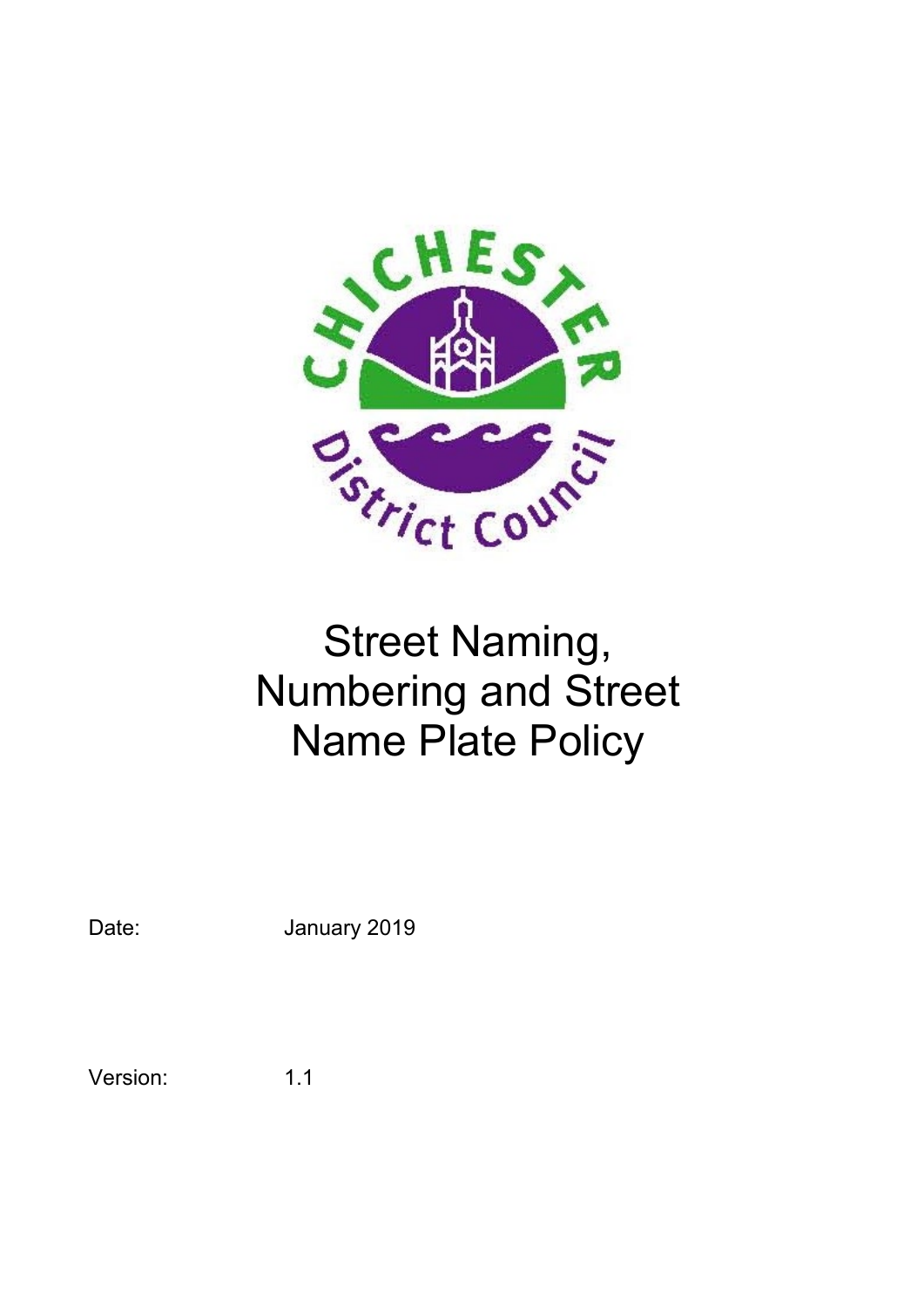## **Contents Page**

- 1. Introduction
- 2. When to Apply Guidance for Applicants
- 3. Statutory Context
- 4. Decision Making by the Council
- 5. Street Naming
- 6. Re-naming a Street
- 7. Re-numbering/naming existing properties
- 8. Street Name Plates
- 9. Notifications
- 10. Decision and discretion
- 11. Claims for compensation
- 12. Glossary
- 13. References

#### **Appendices**

- Appendix A Applying for Street Naming and Numbering
- Appendix B Legislation Covering Street Naming and Numbering
- Appendix C Street Naming Policy Guidance Note
- Appendix D Property Numbering/Naming Policy Guidance Note
- Appendix E Street Naming and Numbering Fees
- Appendix F Street Nameplate, Installation and Supplier Specification
- Appendix G Organisations Notified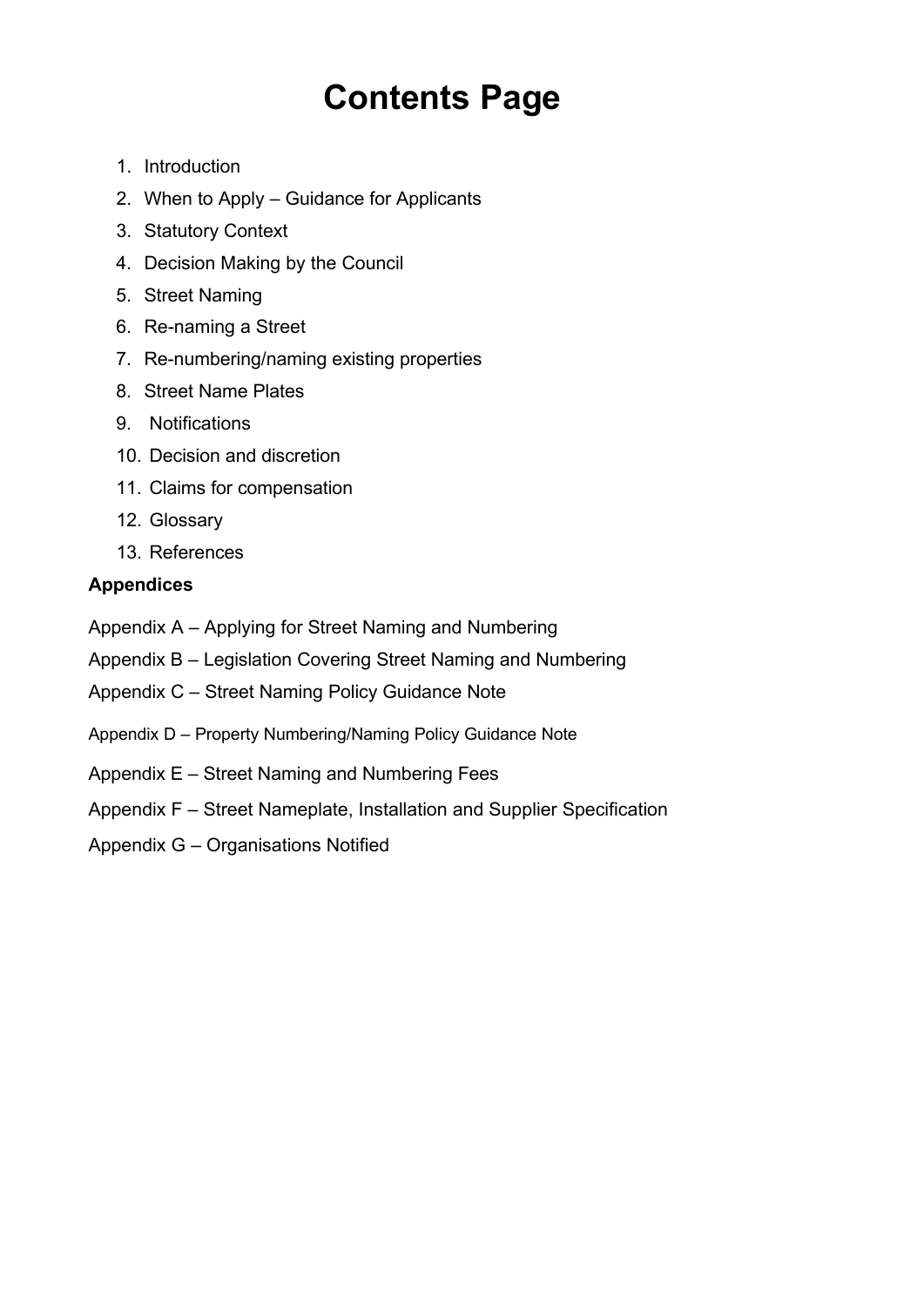#### **1. Introduction.**

1.1. The naming of streets within the Chichester District is a statutory Function of Chichester District Council (hereafter known as "the Council"), and is covered by Sections 17-19 of the Public Health Act 1925.

Maintaining a comprehensive and high standard for street naming, numbering (or naming properties), specification and installation of street name plates is important as it allows:

- Emergency services to find a property quickly delays can cost lives and money
- Post to be delivered efficiently
- Visitors to locate their destination
- Reliable delivery of goods and services
- Records of service providers to be kept in an efficient manner
- Council's departments able to work from one official address data base, the National Land and Property Gazetteer.
- 1.2. Many legal transactions associated with properties are withheld until they can be identified by street name and numbers, for instance, statutory utilities will not normally connect their services until such time as the premises have been given a formal postal address.
- 1.3. Royal Mail will not assign a postcode until the Local Authority has notified them of the official address as the Street Naming and Numbering Authority.

#### **1.4. It should be noted that this policy does not apply within the boundaries of Chichester City where this function is undertaken by the City Council.**

#### **2. When to apply – Guidance for Applicants.**

- 2.1 Since it is a key element of emergency services provisions and accuracy is essential, the street naming and numbering procedure can be lengthy. It is therefore advisable to consult the Council at the earliest possible stage of a proposal, preferably before building work commences, and ideally before an unofficial name has been marketed or legal documentation drafted.
- 2.2 If an application is submitted at a late stage and is subsequently rejected, numerous problems can arise, especially if purchasers have bought properties marketed under an unapproved name.

It is therefore advisable to be cautious in the use of the names for marketing purposes if the name has not been authorised by the Council. It should be pointed out in the literature distributed to prospective purchasers, for example, that marketing names are subject to approval and thus likely to change.

#### **For full guidance on applying for street naming and numbering, please see appendix A.**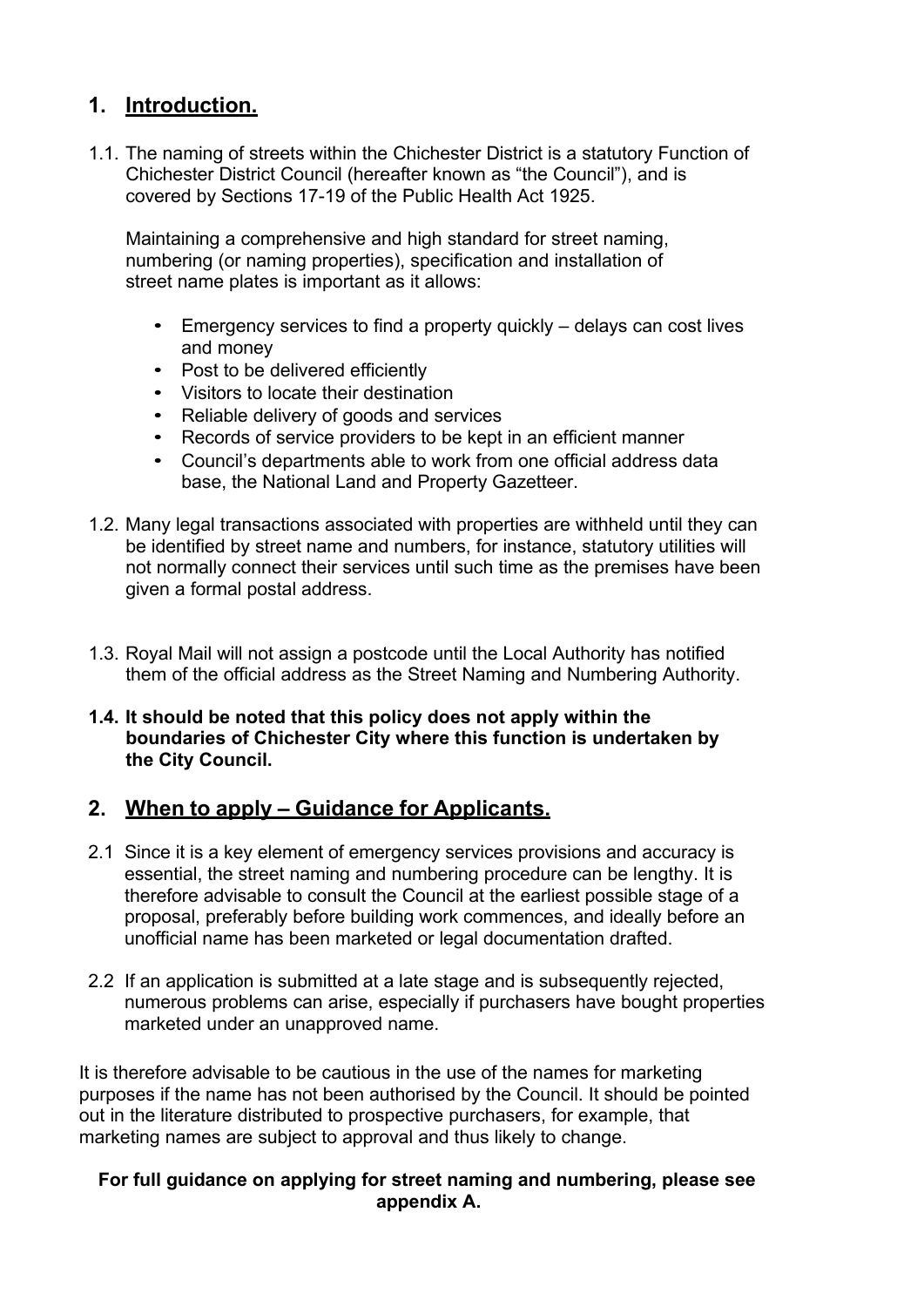### **3. Statutory Context.**

- 3.1. The Council is the street naming and numbering authority for all properties within the Chichester District but outside the City of Chichester itself. All proposals for new street names/changes of name in this area must be by law sent to the Council for approval prior to being brought into use. There are currently two sets of legislation that apply to the Naming and Numbering of Streets and Buildings.
	- **Street naming, alteration of street names and re-naming roads**  Sections 17-19 Public Health Act 1925.
	- **House numbering and re-numbering**  Sections 64-65 Towns Improvement Clauses Act 1847.
- 3.2. Chichester District Council operates these functions under the Public Health Act 1925 and under the Council's Scheme of Delegation, the Head of Housing & Environment Services has power to approve the following:
	- street naming providing a street name to a new street or an existing street with no name;
	- property numbering providing numbers to plots, in-fills (properties built between existing houses or in the grounds of), property conversions and commercial premises.

The Address Development Officer, who administers this policy will consult with the respective Town or Parish Council. Consultation will be sought only as to whether the relevant authority has any objections or comments as to the naming and if so on what basis.

#### **For the full wording of the Sections of the relevant Acts please see Appendix B**

#### **4. Decision Making by the Council**

- 4.1. The Street Name and Numbering Section will seek the views, as appropriate, of the Royal Mail, Electoral Registration, Council Tax, Local Land and Property Gazetteer (LLPG), and other Council or external address databases before proceeding with the allocation of street names, property numbering or amendments to addresses. The LLPG custodian is consulted to avoid duplication of street names, to ensure the correct spelling of street names from the definitive LLPG and to ensure compliance with BS7666:2006.
- 4.2. The Royal Mail may also be advised as to new names which the Council is considering and where similarly spelt or similar sounding names already exist in the area they will not be accepted (Circular 3/33). It advises against the practice of using multiple street name suffixes so that names can be used more than once (e.g. Orchard Drive, Orchard Close) as this gives rise to a lot of incorrectly addressed mail.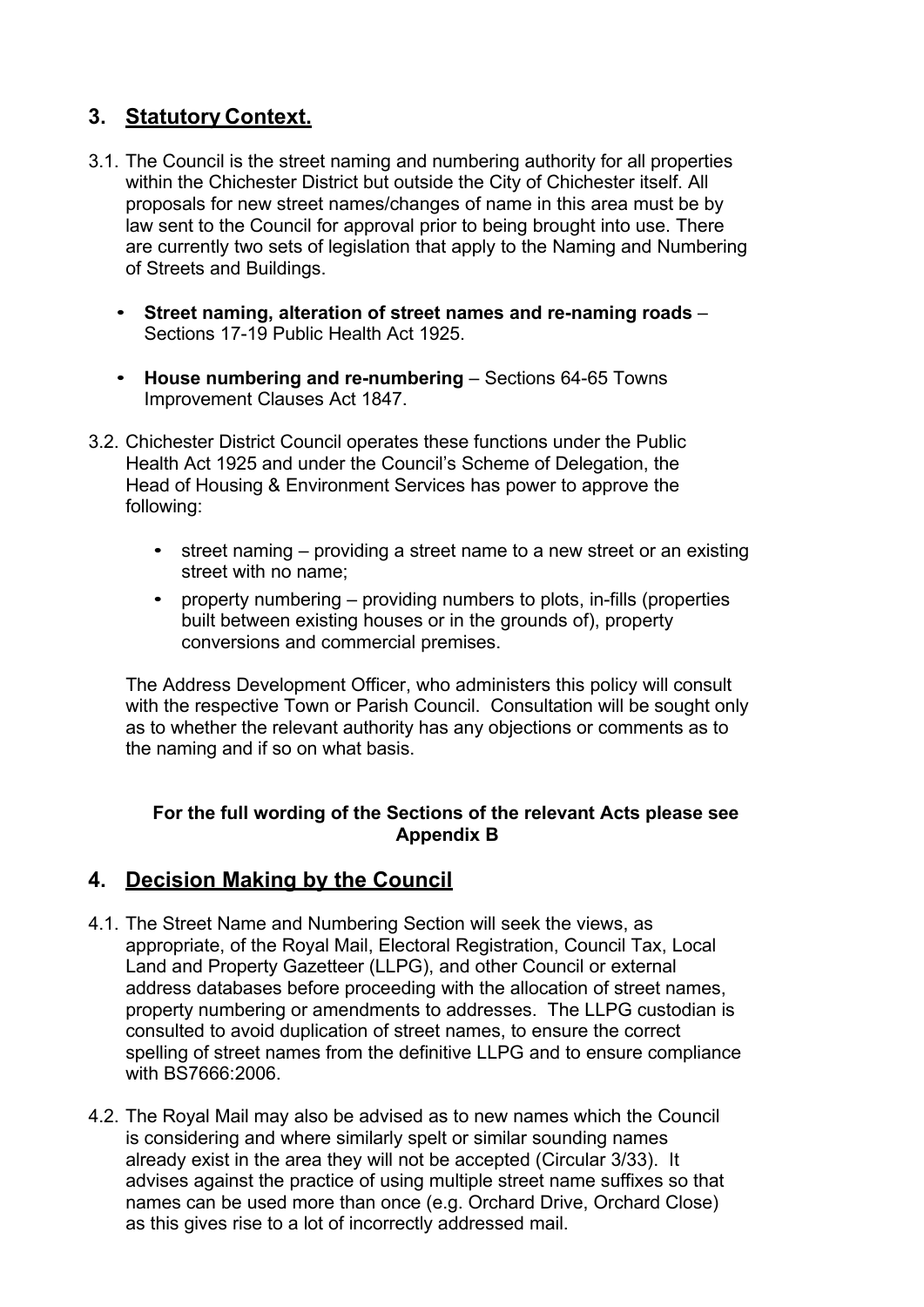- 4.3. As a matter of course the Address Development Officer will consult with the Town or Parish Councils regarding new street names as to whether those authorities have any concerns they wish to raise for the District Council to consider.
- 4.4. Notification letters will be sent to occupiers if there is a change of street name, re-numbering or a numbering allocation to properties with just house names. In making such changes the Council is exercising statutory powers and its decision is final.
- 4.5. The Address Development Officer will notify the Town or Parish Councils and Ward Members of this Council's final decisions as to change of street name, re-numbering or a numbering allocation to properties with just house names.

#### **5. Street naming.**

- 5.1. A person who creates a new street has the right to suggest the name of the street (Section 17 of the Public Health Act 1925). They are required to give notice to the Local Authority of the proposed name and the Local Authority has 21 days in which to accept or reject that suggestion.
- 5.2. This Council recommends that three street names are suggested by the applicant to improve the likelihood of names being found to be acceptable by the local Town or Parish Councils, Royal Mail and the District Council itself. It may also be good practice to liaise with these local Councils and/or other local historical societies before any street name(s) are suggested.
- 5.3. In practice most developers are happy to leave the choice of street name with the Local Authority or enter into amicable discussion. The Council would also encourage the relevant Town Council or Parish Council, if it so wishes, to put forward suggested names to the developer.
- 5.4. If the Town or Parish Council wishes to suggest a list of suitable street names (Section 17 of the Public Health Act 1925) to developers, it should do so as soon as it is aware development has commenced. Communication should be through the Address Development Officer in order to prevent conflict with the Council's Policy.
- 5.5. If the developer suggests the street names (Section 17 of the Public Health Act 1925), the Address Development Officer will consider the comments of all interested parties before the District Council comes to its final decision.
- 5.6. If the Local Authority or Town or Parish Council objects to the developer's proposed street name, the Local Authority must notify the developer with an alternative name within one month of receipt. The Local Authority will send the developer the 'notice of objection'. The developer may appeal to the Magistrate Court within 21 days after the service of the notice.
- 5.7. Names will not be considered acceptable if they are construed by the Council as obscene, racist or contravene any aspect of the Council's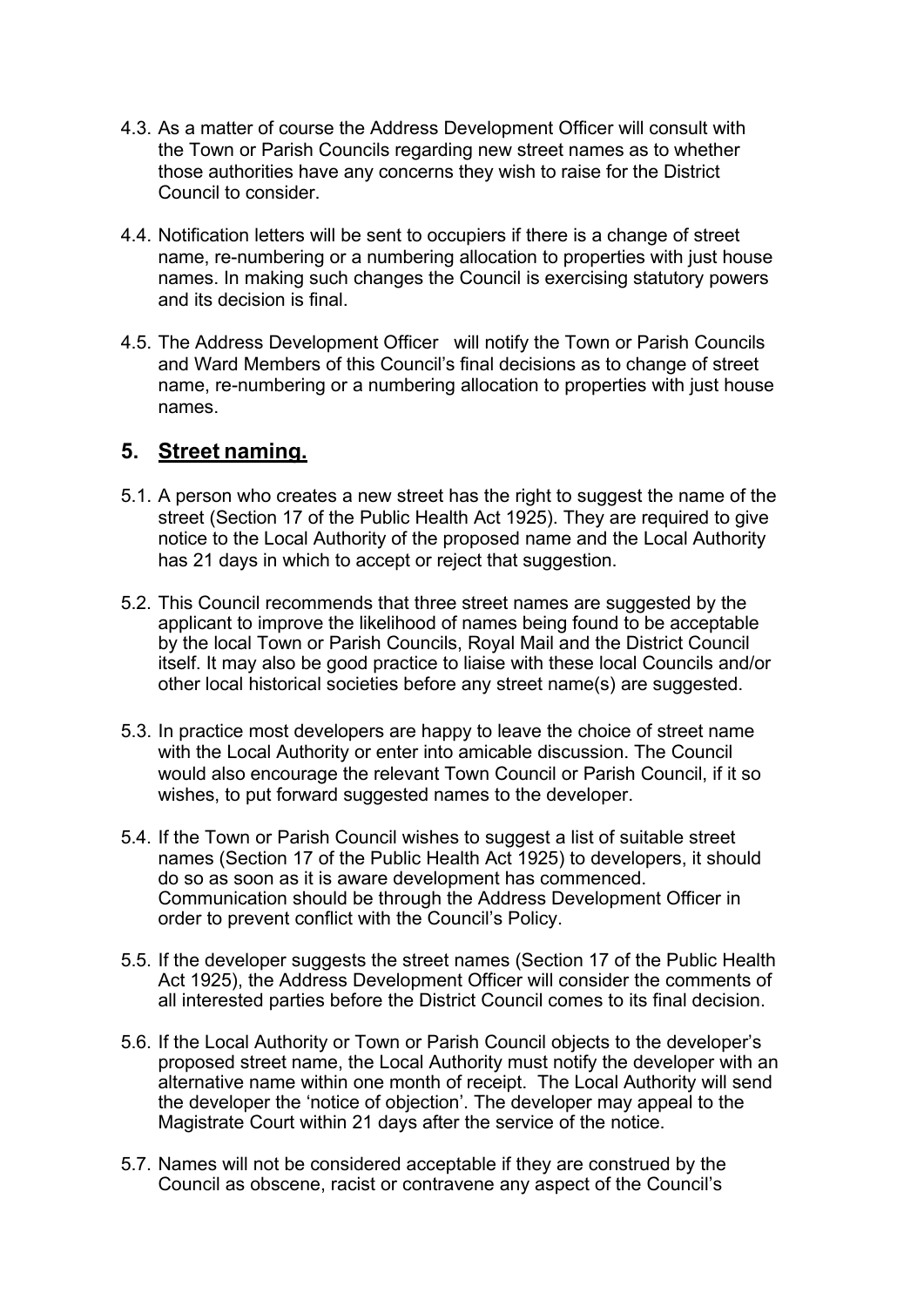Equality and Diversity Policy.

#### **For full policy guidance on the choice of street names and street naming conventions please see Appendix C.**

#### **6. Re-naming a street.**

- 6.1. Re-naming streets may cause costs and or disruption to individual occupiers and wherever possible should be avoided. This is usually only done as a last resort i.e. re-naming a street is normally only considered when changes occur which give rise (or are likely to give rise) to problems for the Emergency **Services**
- 6.2. Any request from residents/owners of properties for re-naming of a street must be made via the local Town or Parish Council. The proposed change must have the full backing of every resident/owner (not tenant) affected on the street and a signed letter from each to support this.
- 6.3. An Order of the Council must be made for re-naming. Where a street is to be re-named, notices will be displayed on that street under Section 18 Public Health Act 1925 and will remain in place for a least 1 month before an Order changing the name will be made. A copy of the order will be sent to the Magistrate Court informing them of the proposed change. Any person aggrieved by the intended order may, within 21 days after the posting of the notice, appeal to a petty sessional court. If an appeal is made to a magistrate the Local Authority must wait until that appeal is heard.
- 6.4. Where re-naming a street is involved, as much warning as is practicable will be given to the residents. A notification letter will be sent to the occupiers  $7 -$ 10 working days before the notice is erected on site. Once the new name is finalised, occupiers will be informed a week before the new name comes into effect, (this will be at least 6 weeks from the date of the Notice) to allow residents time to re-organise their personal correspondence etc. and also take into account the need to seek advice from a Solicitor regarding any change to their property's deeds.
- 6.5. A signed and sealed Street Naming and Numbering Order will be sent to the occupiers together with a list of notified interested parties.
- 6.6. Residents within the street that requests the street name change will be required to pay the total fee of £150 + £20 per property.

#### **For full policy guidance on the property numbering/naming conventions please see Appendix D.**

**For Street Naming and Numbering Fees please see Appendix E.**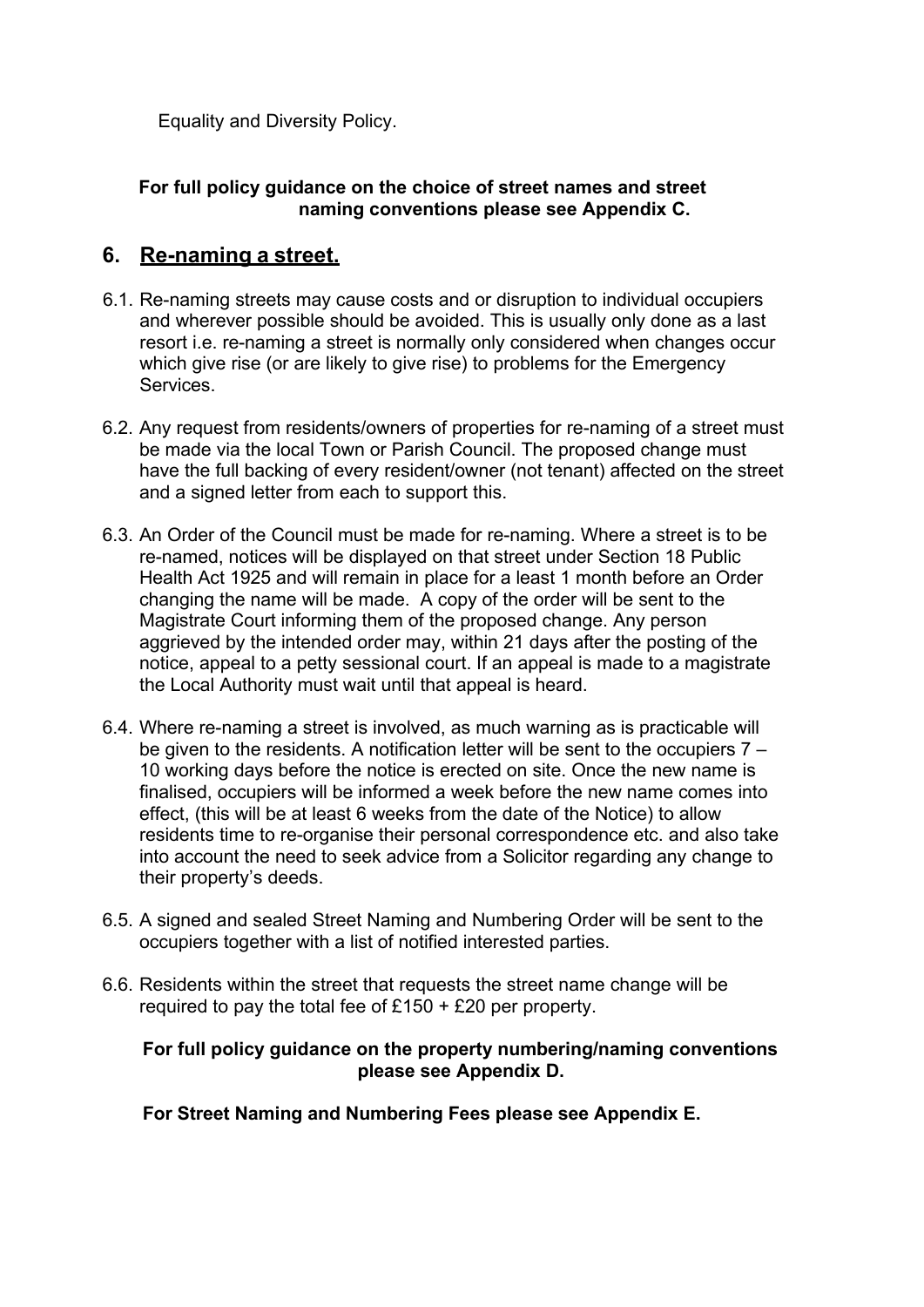#### **7. Re-numbering/naming existing properties.**

- 7.1. Re-numbering/naming existing properties may cause costs and/or disruption to individual occupiers and wherever possible should be avoided. Renumbering existing properties and buildings is normally only considered when changes occur which give rise (or are likely to give rise) to problems for the Emergency Services and the inclusion of additional development.
- 7.2. For new development within an existing street the use of suffixes of "A", "B" etc, or re-numbering where just a few properties are affected, is preferable to wholesale re-numbering of a large street. However, this is not always possible and the re-numbering/renaming of properties will be at the discretion of the Head of Housing & Environment Services.
- 7.3. There is no right of appeal or requirement for formal consultation, however, if there is a re-numbering of properties the Council will send notification letters to occupiers. The notification to occupiers should give a specific date on which the re-numbering comes into effect. The time for compliance in terms of the legislation is one week, however the Council will normally allow eight weeks for the new number to be displayed.
- 7.4. The Council will not formally change a property name/number where the property is in the process of being purchased, that is until the exchange of contracts, although we can give guidance on the acceptability of a chosen name before this.
- 7.5. There is a fee of £40 to change a property name. Please see Appendix E for Street Naming and Numbering Fees.

#### 7.6. **Allocation of houses numbers to properties with names only:**

- Numbering is carried out on receipt of such a representation for public safety reasons and where the representation is made by or has the full support of the emergency services.
- Consultation is carried out with Town or Parish Councils and Ward Members as to whether they are concerned by any such change to a numbered system. A notification letter will be sent to occupiers notifying them that house numbers will be assigned.
- After the numbering has been finalised, occupiers will be sent a Formal Notice and Certificate 'Numbers of houses and buildings' together with a list of notified interested parties informed of the numbering sequence. The time for compliance in terms of the legislation is one week, however the Council will normally allow eight weeks for the number to be displayed. A house name may continue to be used in conjunction with the designated house number.
- There is a free of £150 per new property and £20 per additional plot. Please see Appendix E for Street Naming and Numbering Fees.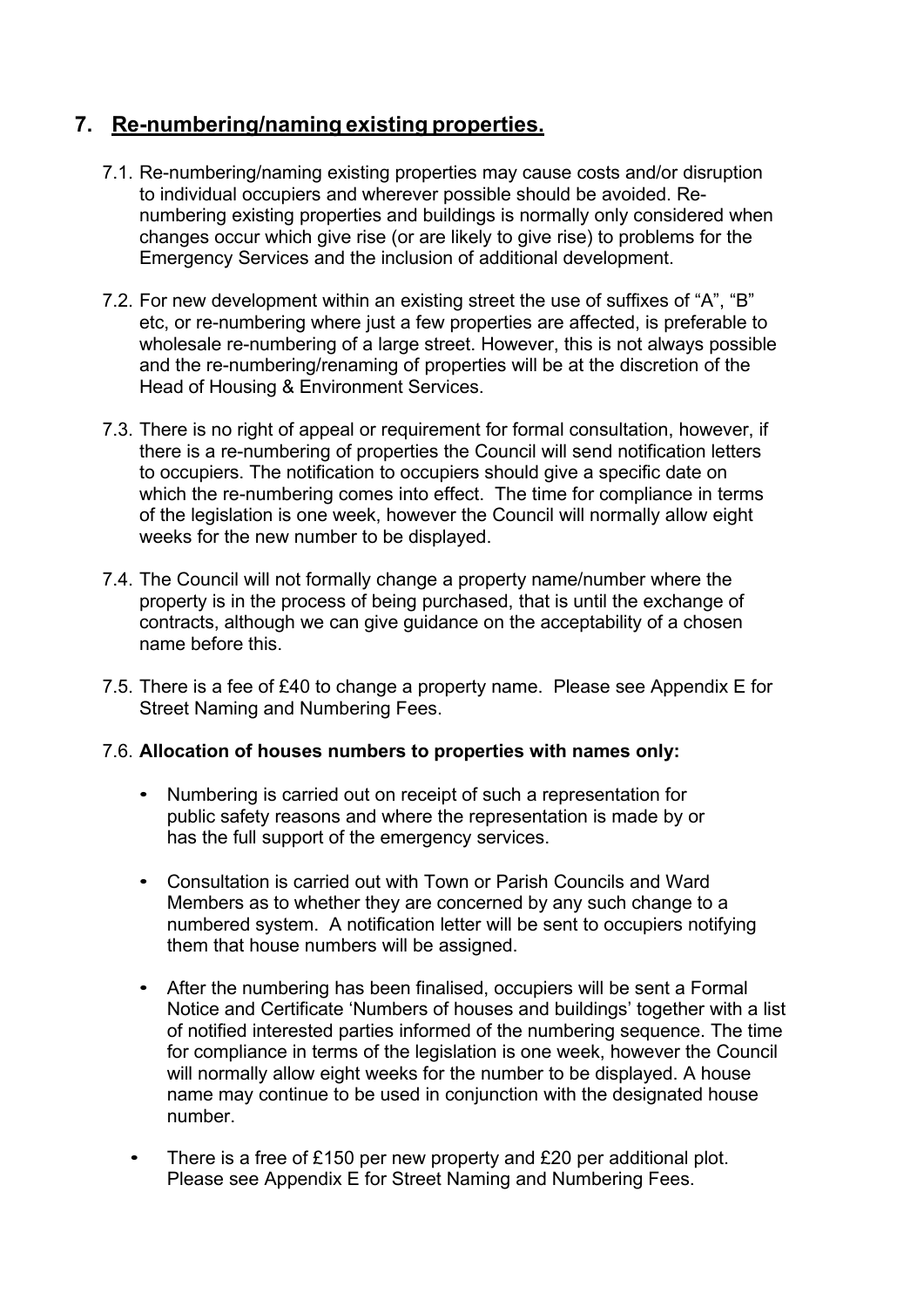#### 7.7. **Adding house names or changing an existing house name to properties with an existing house number:**

- For public safety reasons the property number will have to be used in conjunction with the house name, the number must always be included and displayed; the name cannot be regarded as an alternative. This is enforceable under section 65 of the Town Improvement Clauses Act 1847.
- If the Council receives notification of a new house name, as a matter of public safety, courtesy and to help maintain the Local Land and Property Gazetteer, the Address Development Officer will notify the Royal Mail and the Gazetteer Custodian that a name has been added to the official address. It is the responsibility of the owner to contact and notify all other contacts that the house name has been added as part of their address.
- There is a fee of £40 to add or amend a name to and existing property. Please see Appendix E for Street Naming and Numbering Fees.

#### 7.8. **Removal of an existing house number and replaced by a name:**

• The council will not accept the substitution of a current property number with a property name. A name may be used in conjunction with a number (see section 7.7 above) but the number must always be included and displayed.

#### **8. Street Name Plates.**

- 8.1. Street name plates are the responsibility of the Council within the Chichester District but not within the boundaries of Chichester City where this function is undertaken by the City Council.
- 8.2. Street name plates are important for navigation by the Emergency Services, Postal Service, local businesses and residents.
- 8.3. Where there is a new development the developer will cover the initial costs of the street nameplates. The Council will cover maintenance costs once the street has been officially adopted.
- 8.4. Street name plates will be of standard size and specification as set out in appendix F – Street Name plate, Installation and supplier specification.
- 8.5. Street name plates will be replaced where they are worn, damaged, faulty or have been subject to unauthorized removal.
- 8.6. When a request is received for a new street name plate where none previously existed, appropriate checks will be made to ensure the street name is correct and the Parish or Town Council will be consulted (21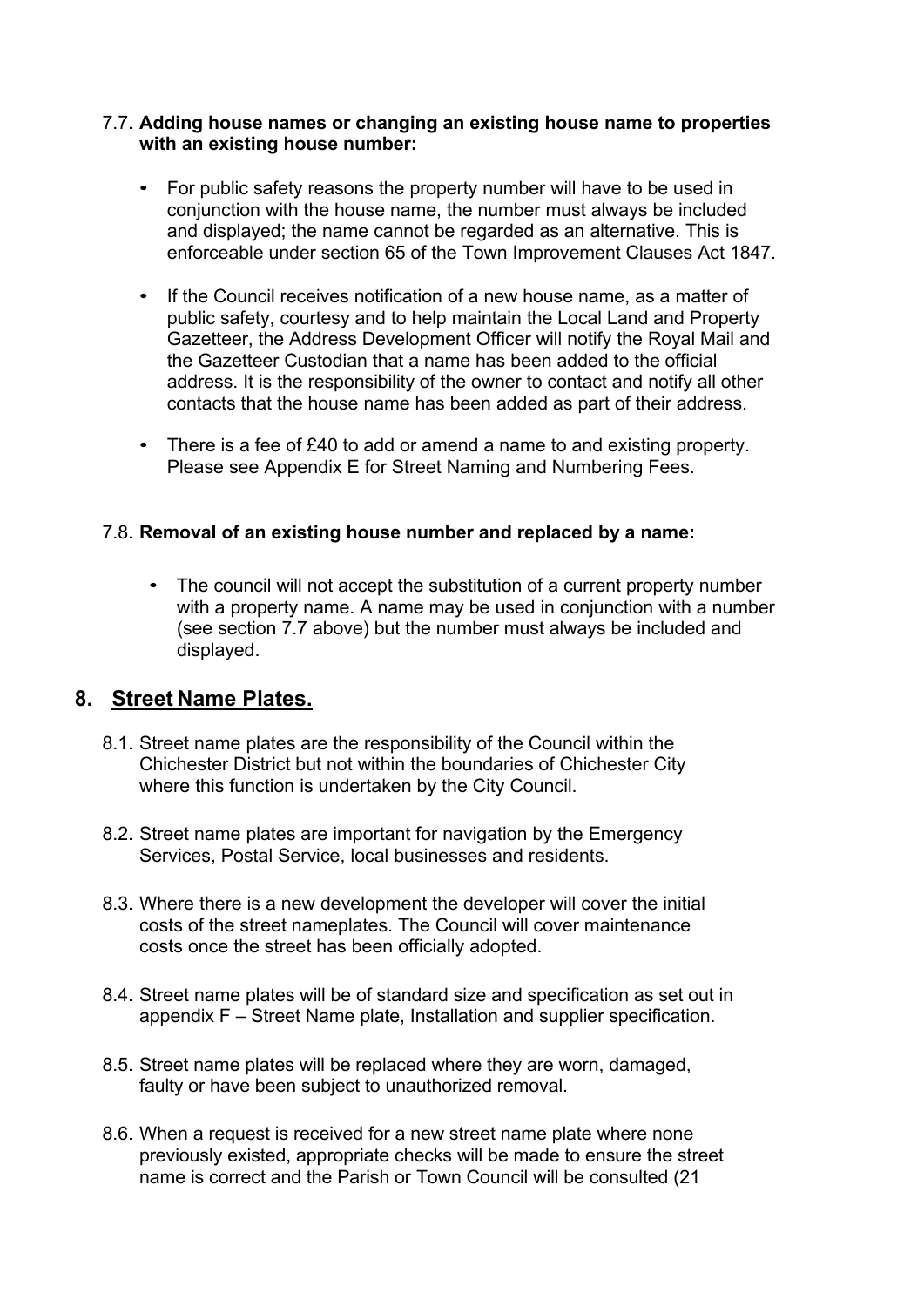days) as to whether they have any concerns that they wish the District Council to consider about the new name plate proposal.

8.7. The Head of Corporate Services will make the final decision taking into consideration the consultation feedback.

#### **9. Notifications.**

- 9.1. There are no statutory requirements for Local Authorities to provide details of changes to existing or new developments to any external organisations. However it is recognised that the provision and sharing of this information facilitates better service delivery to the citizen and business communities.
- 9.2. The Council will therefore notify the Royal Mail and emergency services, via the NLPG hub, and Council bodies, via internal email, of any numbering, naming; re-numbering or re-naming.
- 9.3. Other bodies may be notified in the future via the NLPG hub; details of these can be found in Appendix G.

#### **10. Decision and discretion.**

10.1. The Council's decision is final for the naming of streets, re-naming of streets, numbering or re-numbering of properties, the installation of street name plates and all elements of the exercise of these powers are at the discretion of the Head of Corporate Services.

#### **11. Claims for compensation.**

- 11.1. The Council is not liable for any claims for compensation arising directly or indirectly from the naming of streets, nameplates, re-naming of streets, numbering or re- numbering of properties.
- 11.2. The property developer should not give any postal addresses, including the postcode, to potential occupiers, either directly or indirectly (for example via solicitors or estate agents) before formal approval has been issued by the Council. The Council will not be liable for any costs or damages caused by failure to comply with this.

#### **12. Glossary.**

**House naming** – Amending a name or adding a name to a property.

- **In-fill**  Property built between two existing properties or in the grounds of an existing property.
- **LLPG** Local Land and Property Gazetteer.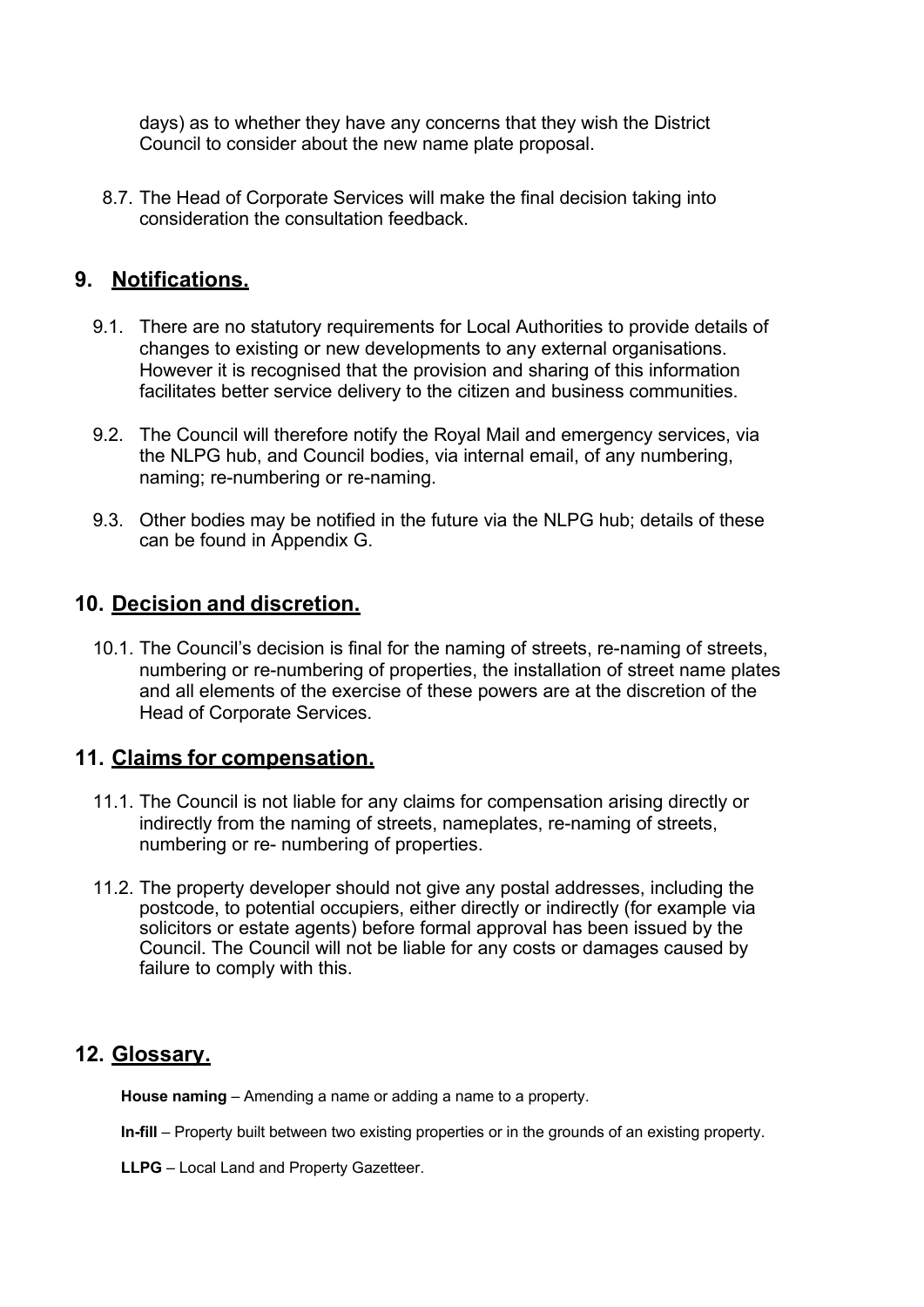**NLPG** – The National Land and Property Gazetteer.

**Numbering** – Allocating numbers and suffixes to properties e.g. houses, bungalows, flats, maisonettes, caravans (static), industrial units, retail outlets, etc.

**Plot** – A new property that is being built.

**Re-naming** – Changing the name of an existing street.

**Re-numbering** – Changing the house number or suffix for another.

**Street naming** – Allocating a name to a new street.

**Suffix** – Letter following a number e.g. 24A, 24B, (in-fill).

#### **13. References.**

British Standard BS7666-0:2006. "Spatial datasets for geographical referencing – Part 0: General model for gazetteers and special referencing." 3<sup>rd</sup> Edition, July 2006

British Standard BS7666-1:2006. "Spatial datasets for geographical referencing – Part 1: Specification for a street gazetteer." 3<sup>rd</sup> Edition, July 2006

British Standard BS7666-2:2006. "Spatial datasets for geographical referencing – Part 2: Specification for a land and property gazetteer." 3<sup>rd</sup> Edition, July 2006.

LLPG and SN&N Data Entry Conventions and Best Practice for the NLPG. 2<sup>nd</sup> Edition, Improvement and Development Agency, November 2006.

Public Health Act 1925, s. 17-19.

The Department of Transport Circular Roads 3/93. "Street Nameplates and The Numbering of Premises" 15<sup>th</sup> December 1993.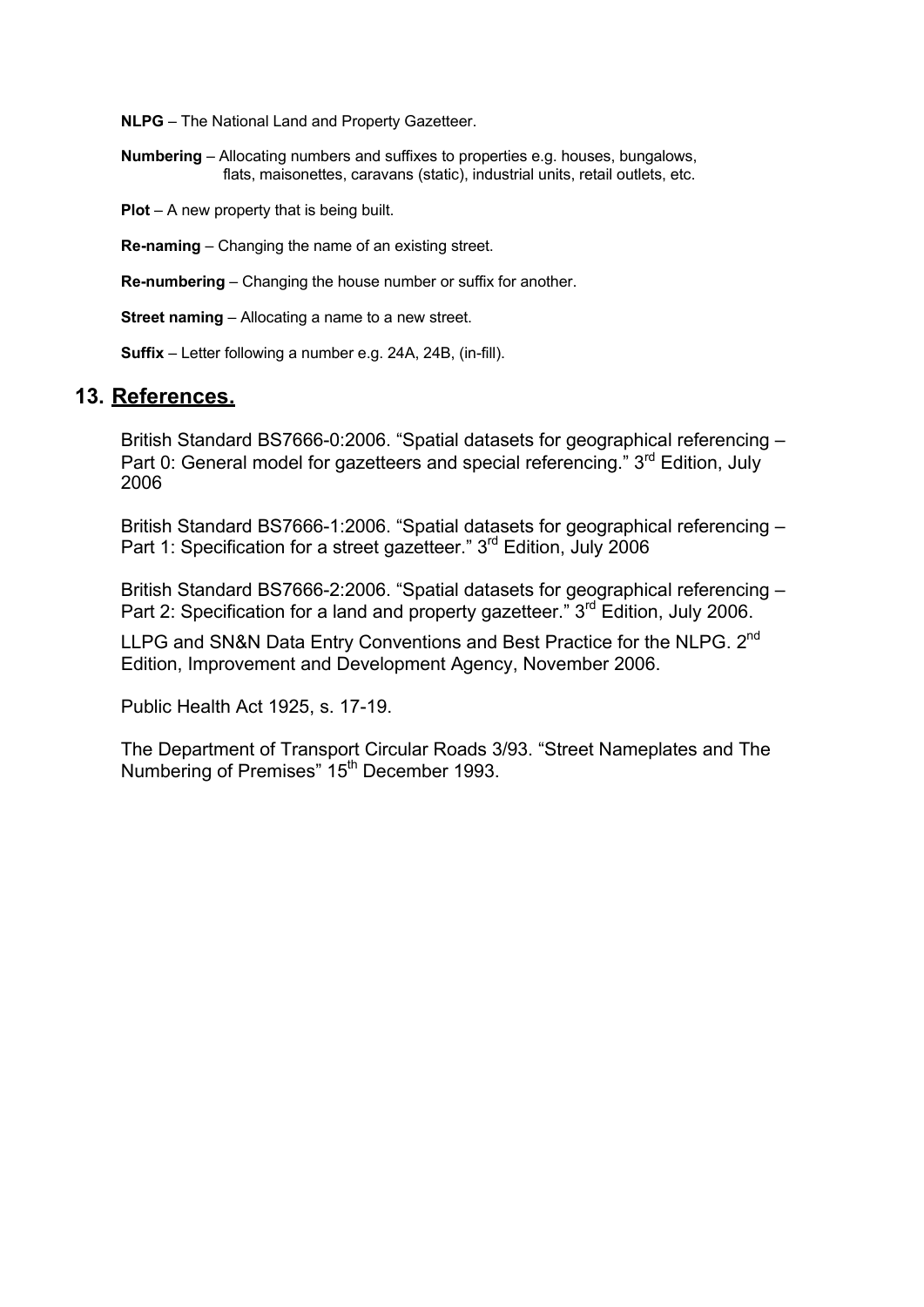## **Appendix A – Applying for Street Naming and Numbering.**

#### **Who should apply?**

- Individuals or developers building new houses, commercial or industrial premises, or:
- Individuals or developers undertaking conversions of existing residential, commercial or industrial premises which will result in the creation of new properties or premises.
- Property owners wishing to amend their existing house name or add a house name to an existing numbered property.

#### **When should I apply?**

- Applications for new streets and addresses should be submitted as soon as possible after permission for the proposal has been granted. This is important as:
	- o A proposed new street must be approved by the Council before any addresses can be allocated to it, and;
	- o Most utility companies are reluctant to install services where an official postal address has not been allocated.

#### **How do I apply?**

- Online form Via Chichester District Council website
- E-Mail - [streetnaming@](mailto:1425SN%26N@lewes.gov.uk) chichester.gov.uk
- Post Paper version of form available from Street Naming and Numbering, Chichester District Council, East Pallant House, 1 East Pallant, Chichester, PO19 1TY
- At Office Form available from the Council offices at Chichester District Council, East Pallant House, 1 East Pallant, Chichester, PO19 1TYopening hours 8.45-5.10pm Mon-Thu, 8.45-5.00pm Fri)

#### **The application form should be accompanied by:**

- A plan showing the street layout with existing street name or suggested street names. The plan should be at a scale of 1:2500, 1:1250 or 1:500 and should include a North Arrow.
- A detailed plan of the development clearly marked with the plot numbers of the proposed scheme. This plan must indicate the main entry point for each property in context with the adjacent street.
- An internal layout, if appropriate, for developments that are sub divided at unit or floor level, e.g. a block of flats. The main entrance to the flats shall be clearly marked in relation to the adjacent street.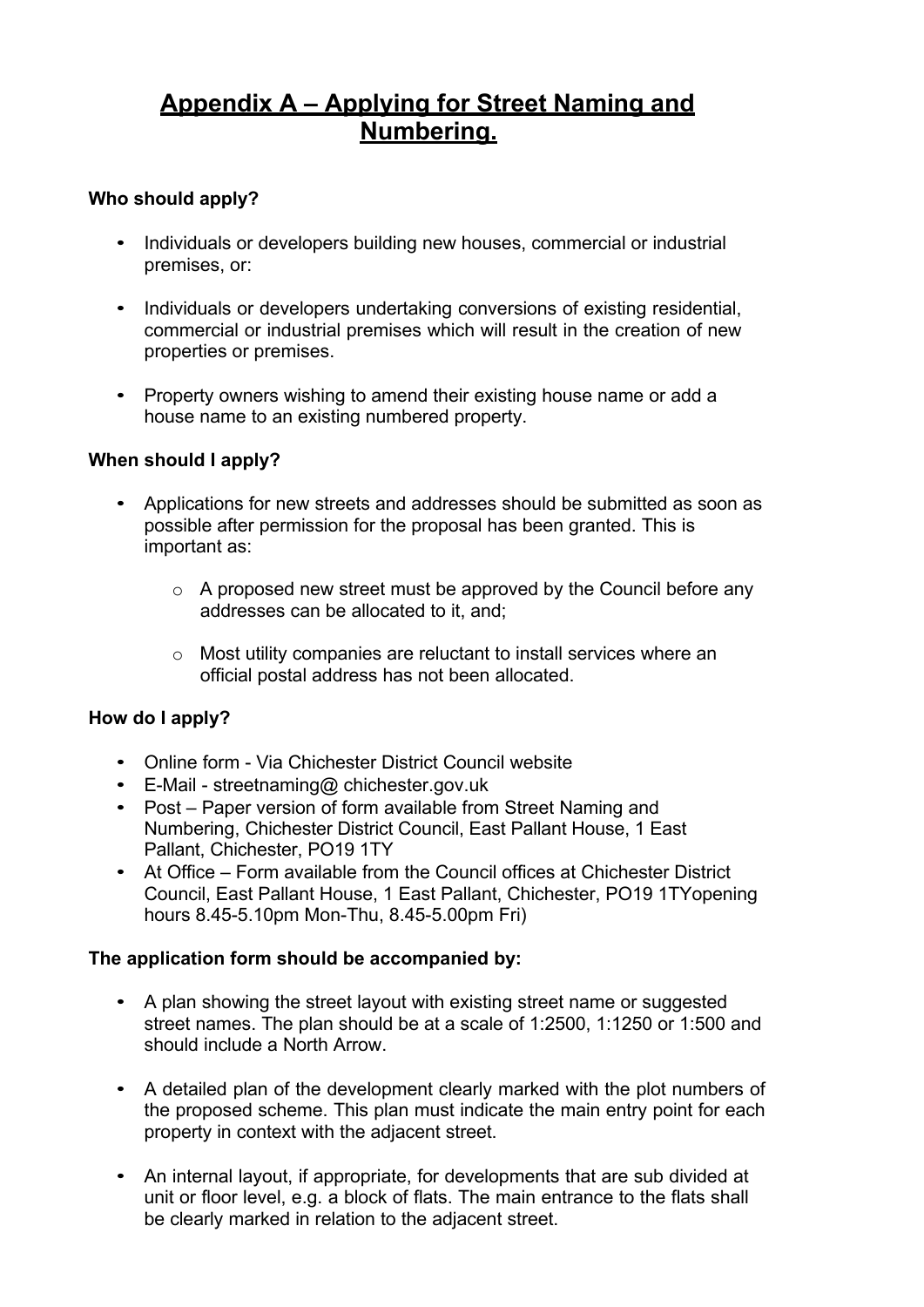## **Appendix B – Legislation Covering Street Naming & Numbering**

#### **Section 17: Public Health Act 1925 – Notice to Local Authority before street is named:**

- (1) Before any street is given a name, notice of the proposed name shall be sent to the urban authority by the person proposing to name the street.
- (2) The urban authority, within one month after the receipt of such notice, may, by notice in writing served on the person by who notice of the proposed name of the street was sent, object to the proposed name.
- (3) It shall not be lawful to be set up in any street an inscription of the name thereof –
	- (a) until the expiration of one month after notice of the proposed name has been sent to the urban authority under this section; and
	- (b) where the urban authority have objected to the proposed name, unless and until such objection has been withdrawn by the urban authority or overruled on appeal;

and any person acting in contravention of this provision shall be liable to a penalty not exceeding £200 and to a daily penalty not exceeding £1.

(4) Where the urban authority serve a notice of objection under this section, the person proposing to name the street may, within twenty-one days after the service of the notice, appeal against the objection to a petty sessional court,

#### **Section 18: Public Health Act 1925 – Alteration of name of street:**

- (1) The urban authority by order may alter the name of any street, or part of a street, or may assign a name to any street, or part of a street, to which a name has not been given.
- (2) Not less than one month before making an order under this section, the urban authority shall cause notice of the intended order to be posted at each end of the street, or part of the street, or in some conspicuous position in the street or part affected.
- (3) Every such notice shall contain a statement that the intended order may be made by the urban authority on or at any time after the day named in the notice, and that an appeal will lie under this Act to a petty sessional court against the intended order at the instance of any person aggrieved.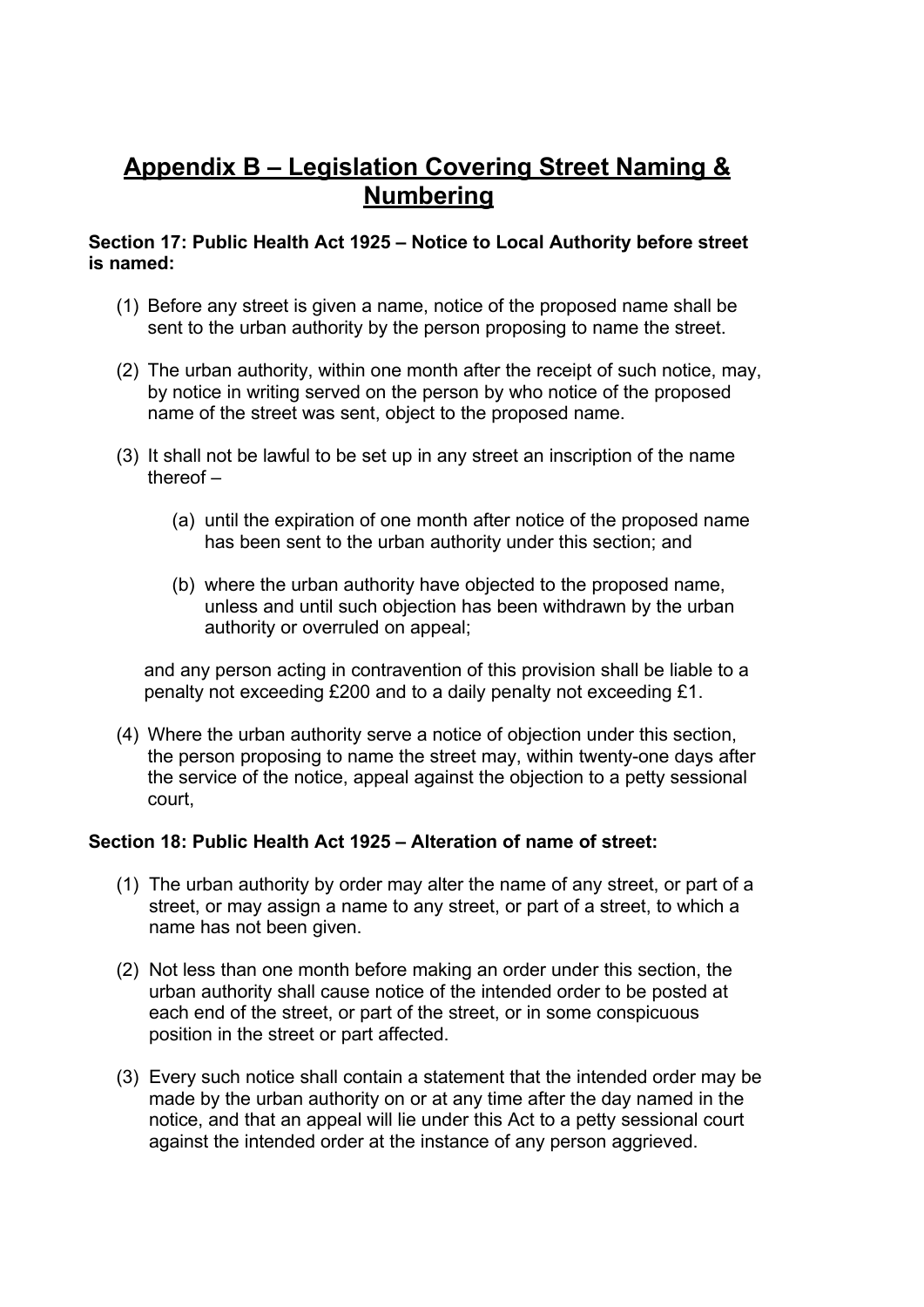(4) 4) Any person aggrieved by the intended order of the local authority may, within twenty-one days after the posting of the notice, appeal to a petty sessional court

#### **Section 19: Public Health Act 1925 – Indication of name of street:**

- (1) The urban authority shall cause the name of every street to be painted, or otherwise marked, in a conspicuous position on any house, building or erection in or near the street, and shall from time to time alter or renew such inscription of the name of any street, if and when the name of the street is altered or the inscription become illegible.
- (2) If any person ….., pulls down ….. any inscription of the name of a street which has lawfully been set up, or sets up in any street any name different from the name lawfully given to the street, or places or affixes any notice or advertisement within twelve inches of any name of street marked on a house, building, or erection in pursuance of this section, he shall be liable to a penalty not exceeding £200 and to a daily penalty not exceeding £1.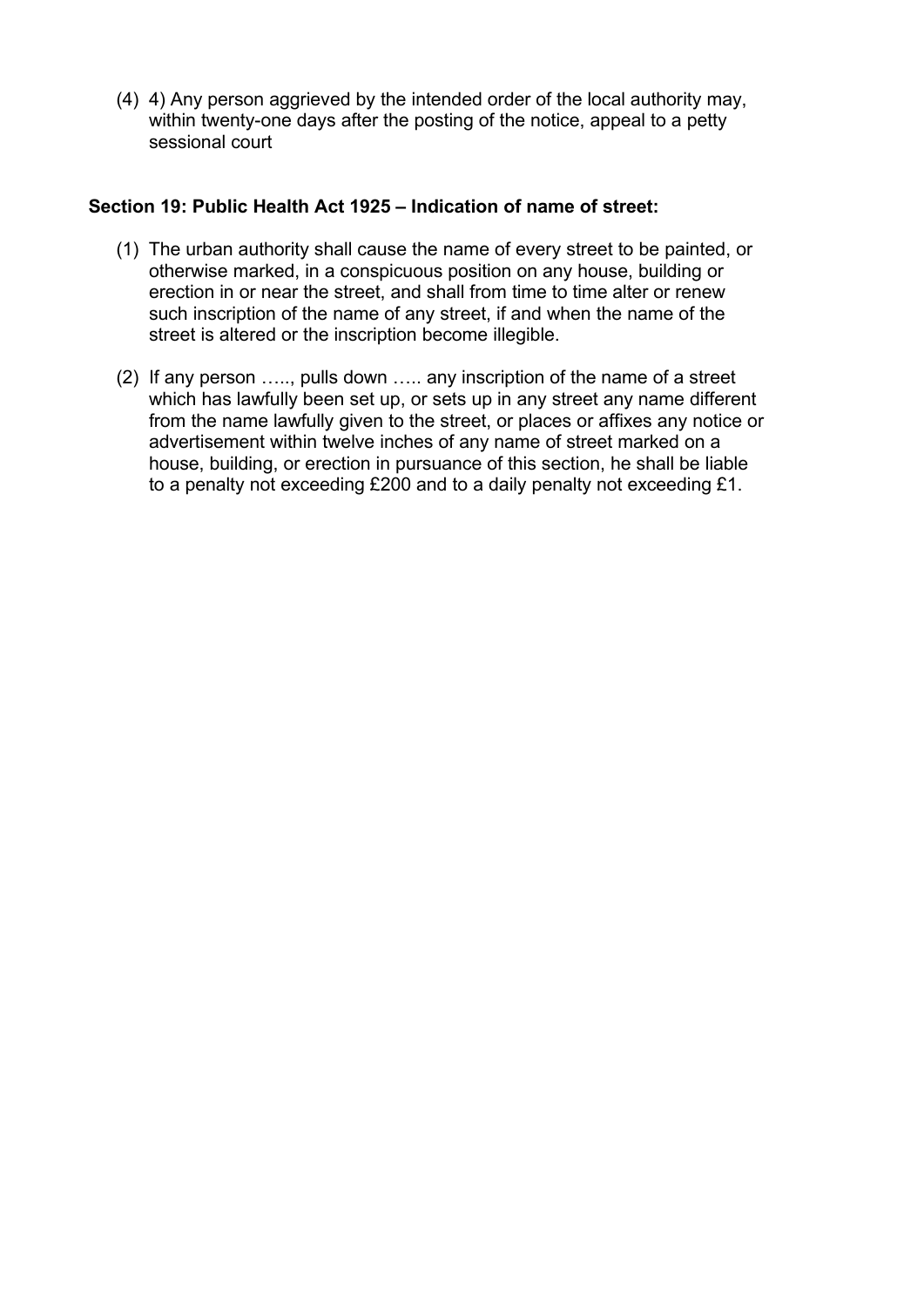## **Appendix C – Street Naming Policy Guidance Note**

**By its nature satisfactory addressing cannot be precisely defined. The guidelines set out cannot cover all cases and the Council reserves the right to accept or reject street names suggested for other reasons.**

#### 1. **Choice of street names – Guidelines.**

- Where an area, field or previous building has names or other things, such as plants and activities etc., historically associated with it, it is usual to preserve these in street names. Where there is no information to suggest a street name, a new one will be chosen..
- If a "local" name is not suitable then there is no reason why any attractive name cannot be chosen. Where several streets are involved, a "theme" linking the names can be used to help identify the area.
- Cul-de-sacs accessed off a street which is itself a no through road, are sometimes confusing, and often requiring long descriptive "leading to" name plates. In certain circumstances it is more appropriate to use just one street name to describe all the streets which are linked to form a no through road.
- Where a new street is an extension of an existing street it is not normally necessary to give that section a new name. The Street Name and numbering sequence will continue from the existing street in most circumstances..
- Duplication of street names in the same area or within close proximity of another parish/town is not permissible, unless the street is a continuation of an existing street. A variation in the terminal word, example, "street", "road", "avenue", will not be accepted as sufficient reason to duplicate a name. The overwhelming desire of applicants is to repeat existing names in a new street or building titles (for instance a request for St Mary's Close off an existing St Mary's Way, near St Mary's Church etc). This is not allowed as it can have a detrimental effect in an emergency situation. This is in line with Government guidance found in circular 3/33.
- Avoid having two phonetically similar names within a postal area example, Alfred Road and Alfred Close or Churchill Road and Birch Hill Road.
- Avoid aesthetically unsuitable names or names capable of deliberate misinterpretation.
- Street Names which could give offence will not be permitted.
- Street names should not be difficult to pronounce or awkward to spell (BS7666:2006).
- The Authority will have no informal adoption of unofficial 'marketing' titles used by developers in the sale of new properties (these often fall foul of our Policy on a number of counts and occupiers of such premises unfortunately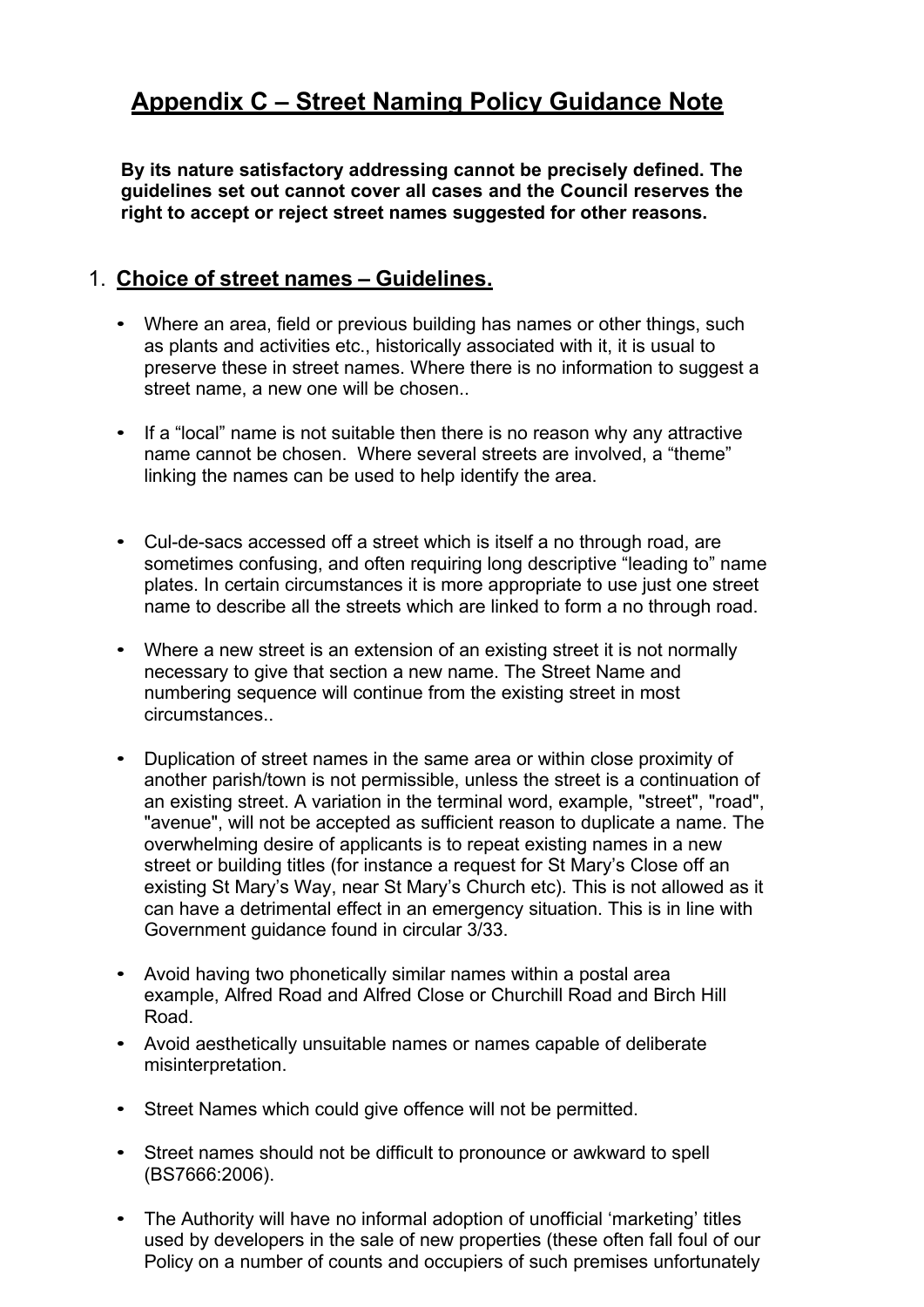feel aggrieved by the 'loss' of a supposedly prestigious address and its replacement with something perhaps a little more mundane. Names that may be taken as advertising (i.e. company name) will not be accepted.

• All new street names should ideally end with a suffix to distinguish a street from a building name or locality. The following list recommends usual practice. It is not exhaustive and sometimes other descriptive words are more appropriate:

Street (for any thoroughfare) Road (for any thoroughfare) Way (for major roads) Avenue (for residential roads, usually tree lined) Drive (for residential roads/cul de sac) Grove (for residential roads, usually tree lined) Lane (for any through fare) Gardens (for residential roads/cul de sac) - subject to there being no confusion with any local open space Place (for residential roads) Crescent (for a crescent shaped road) Close (for a cul-de-sac only) Square (for a square only) Hill (for a hillside road only) Circus (for a large roundabout) Vale (for residential roads usually at foot of a hill) Rise (for residential roads usually associated with a hill) Row (for residential roads, usually a straight road) Mews (for residential roads/cul de sac)

#### **Suffixes needing careful consideration as it may give a false impression of location:**

End **Cross Court** Side View **Meadow** Park

All these words can, of course, be incorporated in a street name provided it ends with an appropriate suffix (i.e. Mile End Road).

#### **Exceptions:**

Single or dual names without suffixes in appropriate places (example, Broadway for major roads only).

• All new pedestrian ways should end with one of the following suffixes. It is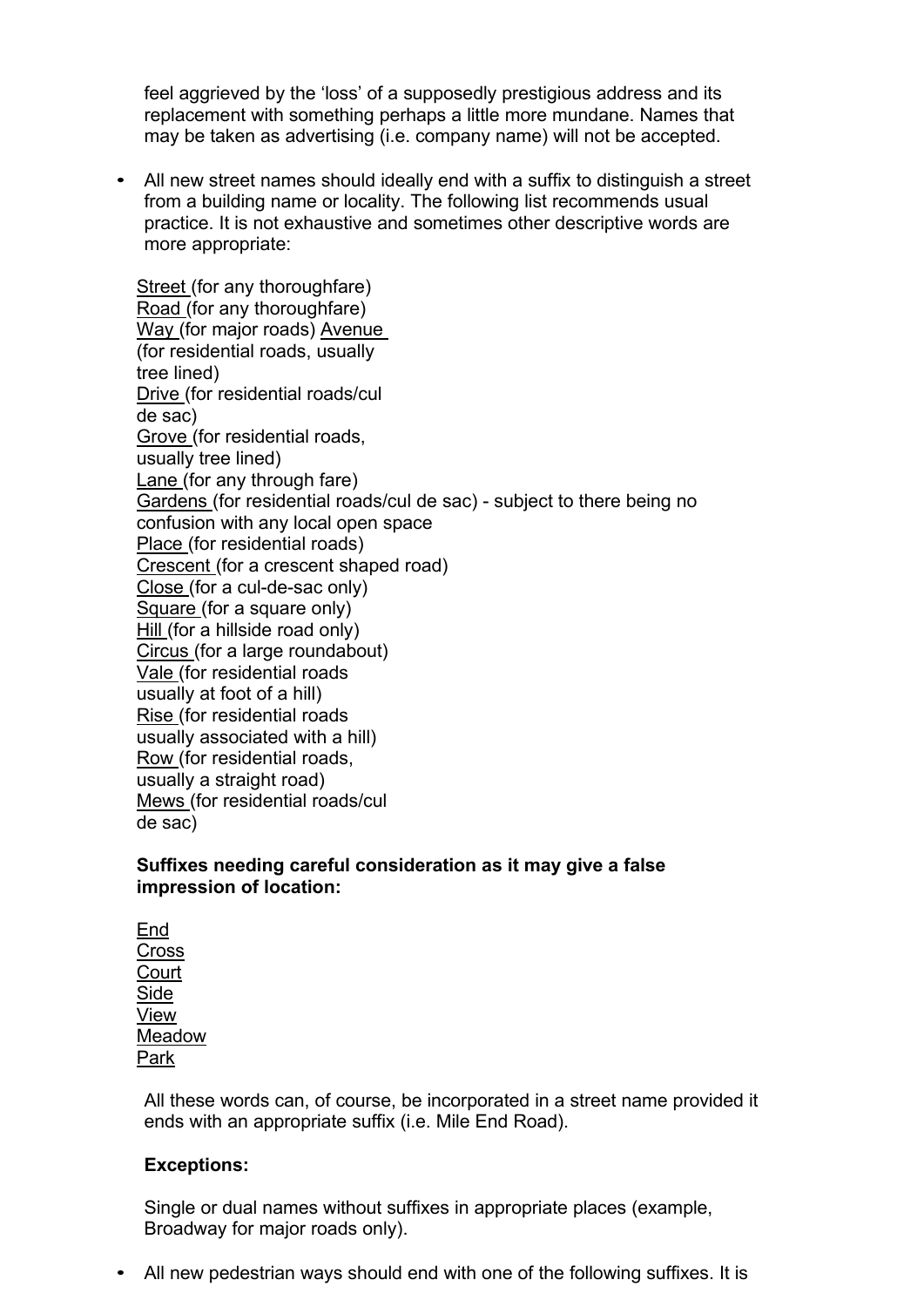not exhaustive and sometimes other descriptive words are more appropriate:

Walk Path **Wav** 

- The use of multiple street name suffixes so that names can be used more than once (e.g. Orchard Drive, Orchard Close) or particularly long names are best avoided as these can cause problems with the emergency services, utility companies, delivery companies, automation of addresses and form filling. The Council will not normally accept similarly spelt or similar sounding names where they already exist in an area and will recommend strongly against multiple street name suffixes in an area of particularly long street names
- The use of North, East, South or West (as in Alfred Road North and Alfred Road South, or East or West) is only acceptable where the street is continuous and passes over a major junction. It is not acceptable when the street is in two separate parts with no vehicular access between the two. In such a case half should be renamed.
- The use of names of living persons will not be permitted, as the future conduct of individuals cannot be guaranteed. Deceased persons names should only be used where there is a historical connection to the locality.
- Street names must not commence with the word "The" or end in "s" where it can be construed as either possessive or plural.

#### **2. Location of a street.**

- The location allocated to each street determines the location or 'address' given to the property on that street. A 'Settlement' e.g. town/village name shall always be allocated to a street and locality only used in the following scenarios:
	- (1) where there is more than one street of the same name in the same settlement.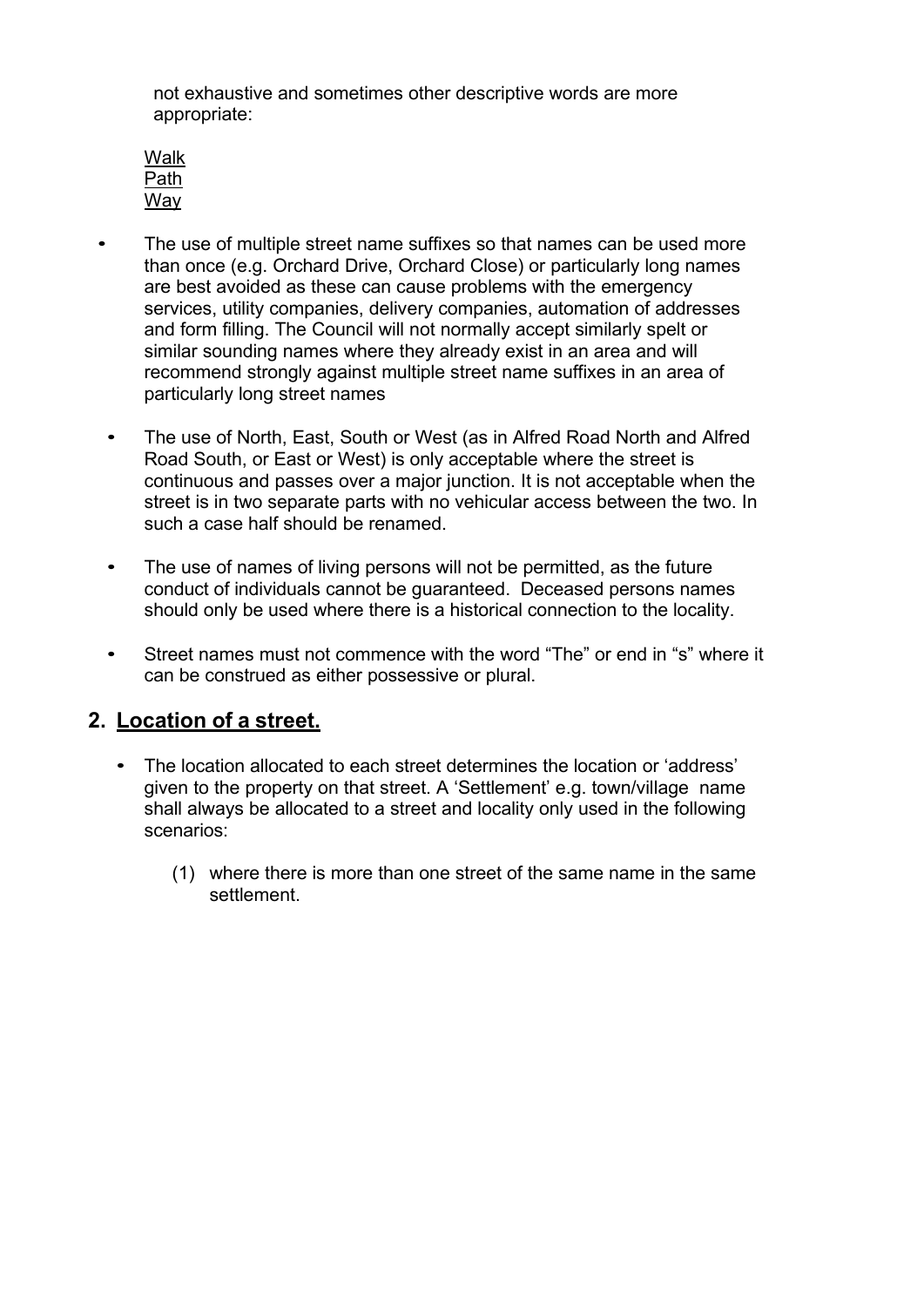(2) where a small settlement, with its own settlement name in common use, is in the same parish as a larger settlement but is distinctly.

#### • **Settlement:**

The settlement name can be a village or town. It is the geographic name of the town rather than the Royal Mail 'Post Town'. A good rule of thumb is to follow the existing town names from surrounding established streets or to confirm with neighbouring residents as to where they think they live.

#### • **Locality:**

A locality can be defined as "an area or geographic district within a town, village or hamlet that must be a recognised geographic name". As stated above it should only be used where appropriate to do so. In some instances it may be appropriate to record an industrial estate name as a locality if this adds better definition and avoids ambiguity within an address or location.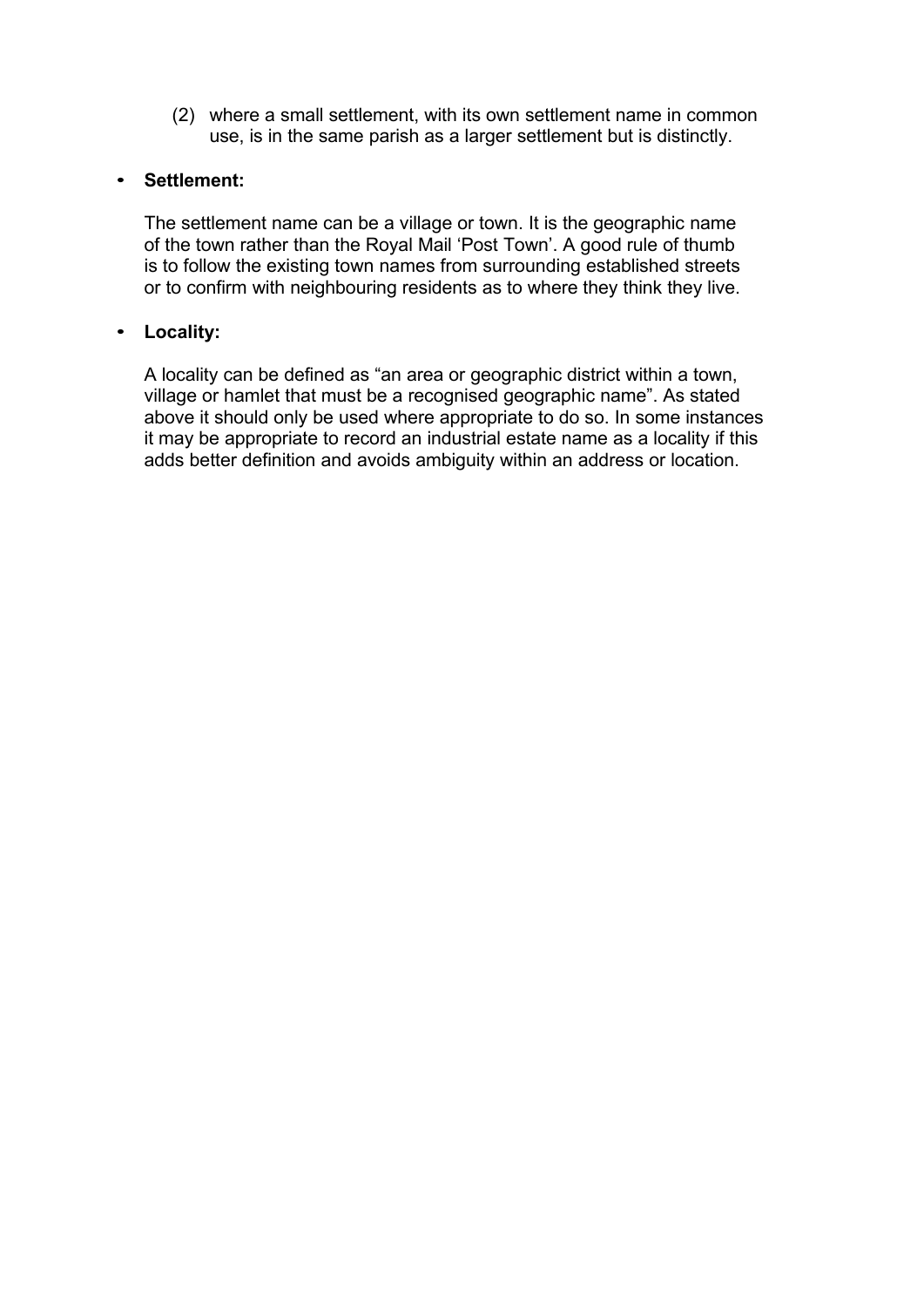## **Appendix D – Property Numbering/Naming Policy Guidance Note**

**By its nature satisfactory addressing cannot be precisely defined. The guidelines set out cannot cover all cases and the Council reserves the right to accept or reject building names suggested for other reasons.**

- A new street should be numbered with even numbers on one side and odd numbers on the other except that, for a cul-de-sac, consecutive numbering in a clockwise direction is preferred. Longer cul-de-sacs have an odds and evens scheme ascending away from the town centre.
- In the interest of equality and diversity no numbers will normally be omitted from a numbering sequence unless specifically requested. (e.g. number 13).
- Two buildings in one street may not have the same number.
- Convention requires number one always to be on the left-hand side of a street. Through streets are numbered odds and evens in the direction they would be accessed from the centre of the town or community. Convention is to number odds on the left and evens on the right when travelling away from the Town Centre; however, numbering also depends on the layout of the development and streets. (Circular 3/33)
- Buildings will always be named or numbered into the street of which their main entrance or delivery point is accessed from.
- Buildings on corner plots are numbered into the street towards which the main entrance is accessed. If pedestrian access is not possible from that street, the building may be numbered with the street giving access. Occupier's preference will not be a relevant consideration.
- If a building has entrances in more than one street, then each entrance should be numbered in the appropriate street.
- If open space or undeveloped areas exist along a length of street it is usual to leave spare numbers. As a guide, one number per 4m frontage is used. The Street Naming and Property Numbering Officer will depart from this convention at their discretion. Open spaces can be used to allow numbers either side of a street to be brought in line with each other.
- If a suitable numbering sequence cannot be ascertained, temporary house names will be assigned to plot numbers until the numbering can be determined at a later date.
- In residential buildings (e.g., blocks of flats) it is usual to give each block either a name and then number sequentially e.g. 1 Western House, The Street or a number suffix e.g. Flat 1, 24 The Street, etc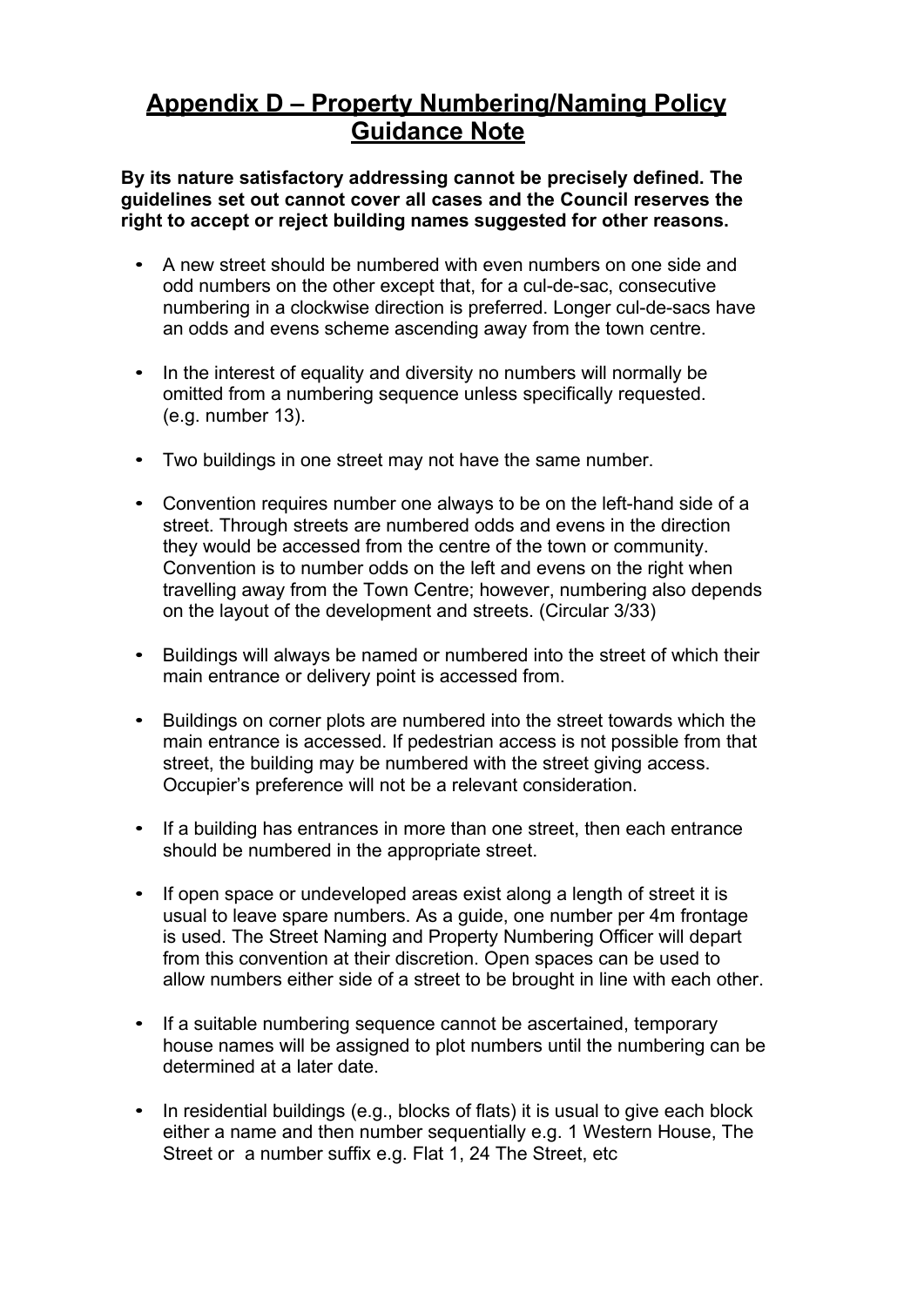- For private houses in existing unnumbered streets it is essential that the houses are officially allocated names, which are registered with the emergency services. Anyone wishing to change the name of their unnumbered house must also apply to the Authority.
- For private houses it is sufficient that the name should not repeat the name of the street or that of any other house or building in the area.
- Infill plots, i.e. properties built between existing properties or in the grounds of an existing property, will be given the same house number before the infill followed by suffix of "A", "B" etc. e.g. 24A, 24B etc. To include the new houses in the numbered street sequence would involve unacceptable renumbering of all the higher numbered houses on that side of the street.

• If additional plots are added to a proposed development at a later date,

e.g. due to a revised layout, these plots will be allocated existing numbering with suffixes of "A", "B" etc. e.g. 24A, 24B etc.

- Private garages and similar buildings used for housing cars, and such like, will not be numbered.
- Annexes to buildings e.g. granny flats or ancillary accommodation, will be given the prefix 'Annex'. The rest of the address will be the same as the parent property e.g. Annex, 34 Claremont Road.
- Where a property has a number, it must be used and displayed. Where a name has been chosen to a property with a number, the number must always be included; the name cannot be regarded as an alternative.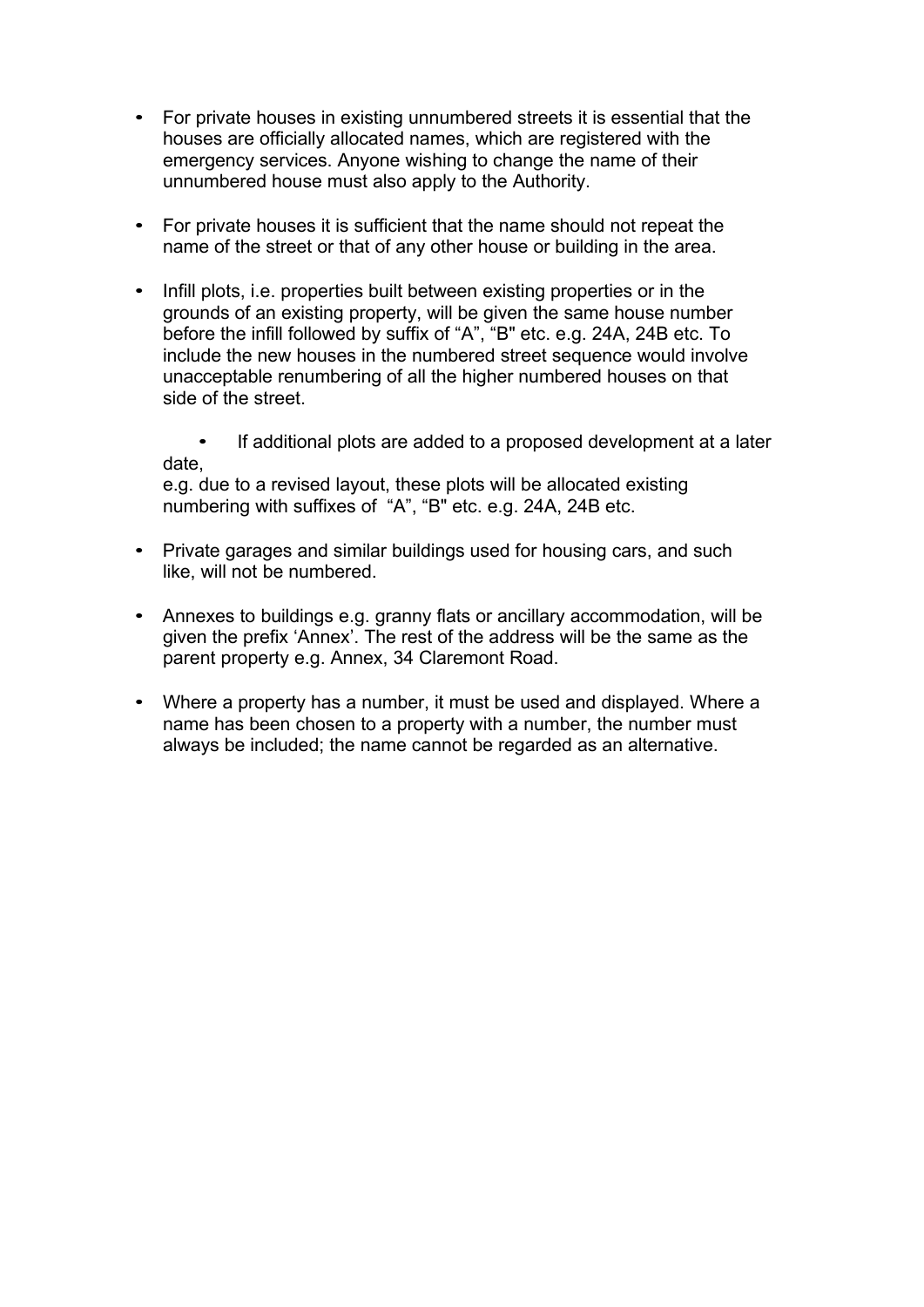## **Appendix E – Street naming and Numbering Fees.**

The following charges are for work relating to the street naming and numbering function:

| <b>New Developments:</b>            |                              |  |  |
|-------------------------------------|------------------------------|--|--|
| <b>New Property</b>                 | £150.00                      |  |  |
| <b>New Development</b>              | £150.00 + £20.00 per plot    |  |  |
| <b>Existing Properties</b>          |                              |  |  |
| Adding, removing or changing a name | £40.00                       |  |  |
| Change of an existing street name   | £150.00 plus £20.00 per plot |  |  |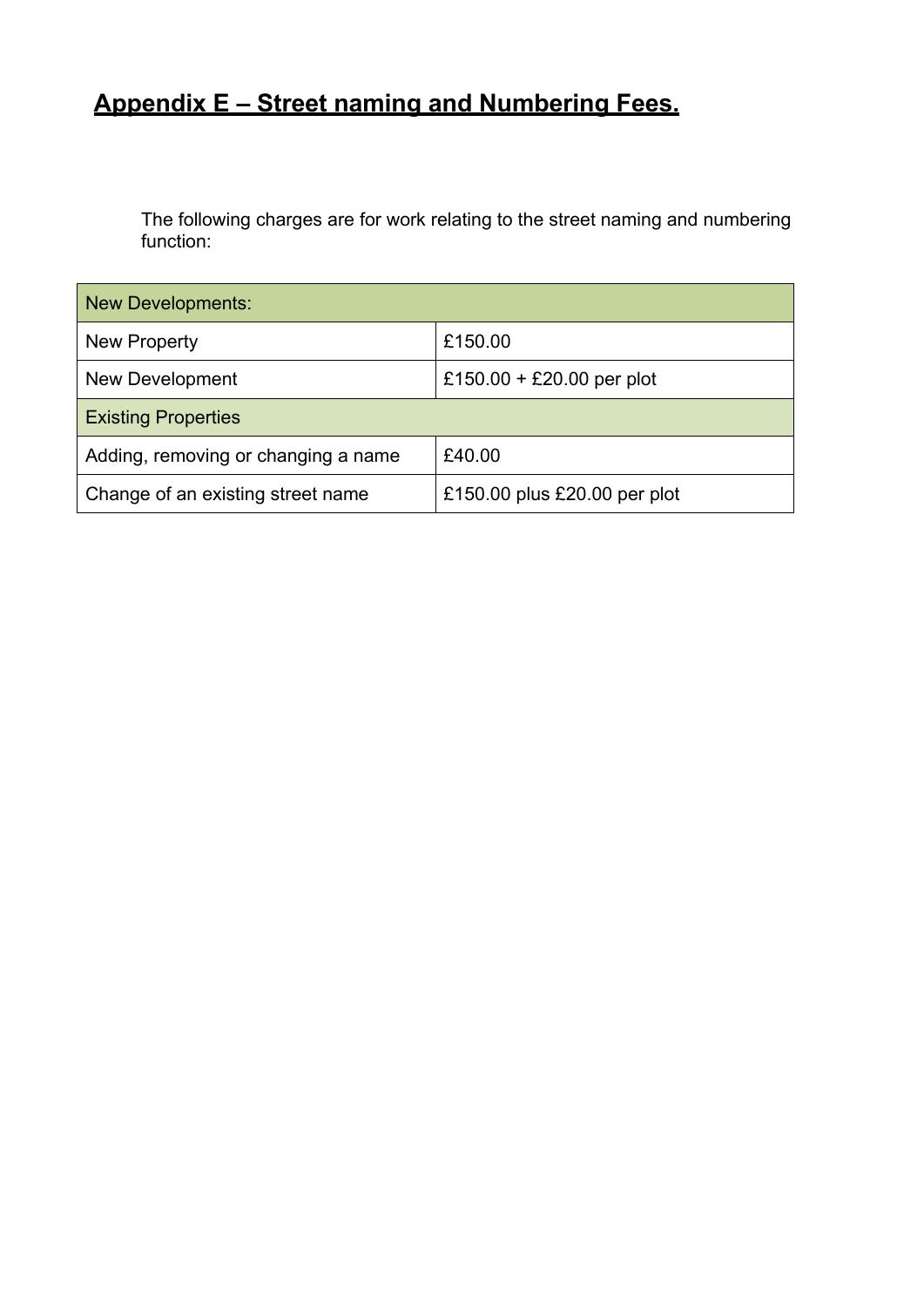## **Appendix F – Street Nameplate, Installation and Supplier Specification.**

#### **Street Nameplates**

The nameplates are to be of 11g. sheet aluminium to B.S.S. 1470/1955. Depth of plate to be 150mm, lettering to be 100m MOT standard semi-shear on a white background with a 15mm raised black beading. The Chichester District Council logo should be on the left hand side of the sign.

#### **Nameplate support**

1350 x 50 x 50 galvanized steel box section post with key bar at the bottom, black powder finish, concrete to be 300 x 300 x 500 deep.

Supply and fit to post with anti-vandal fixings, nameplate frame 750 x 150 of 40 x 40 galvanized steel box section black powder coated finish

The metal backboard and supports can be obtained from

#### **Erection**

To be fixed to walls where suitable or alternatively metal supports with the lower edge of plate 700mm from ground.

#### **RECOMMENDATIONS FOR THE INSTALLATION OF STREET NAME PLATES**

- 1. Street nameplates should be fixed as near as possible to street corners so they can be easily read by drivers and pedestrians alike. The nameplate should be within 3m of the intersection of the kerb lines, but where this is not practicable, the distance may be extended to a maximum of 6m
- 2. Street nameplates should be mounted so that the lower edge of the plate is 1m above the ground where they are unlikely to be obscured by pedestrians or vehicles, or approximately 2.5m where this is liable to be a problem. They should never be lower than 0.6m or higher than 3.6m.
- 3. Nameplates should normally be fixed at each street corner. At minor crossroads, particularly in residential areas, one plate on each side of the street positioned on the offside of traffic emerging from the road may be sufficient, except where the road name changes or where it is thought that paragraph 7 would apply. At major crossroads nameplates will be necessary on both sides of each arm.
- 4. At T-junctions, a main street nameplate should be placed directly opposite the traffic approaching from the side road.
- 5. Where the street name changes at a point other than a crossroads both names should be displayed at the point of change.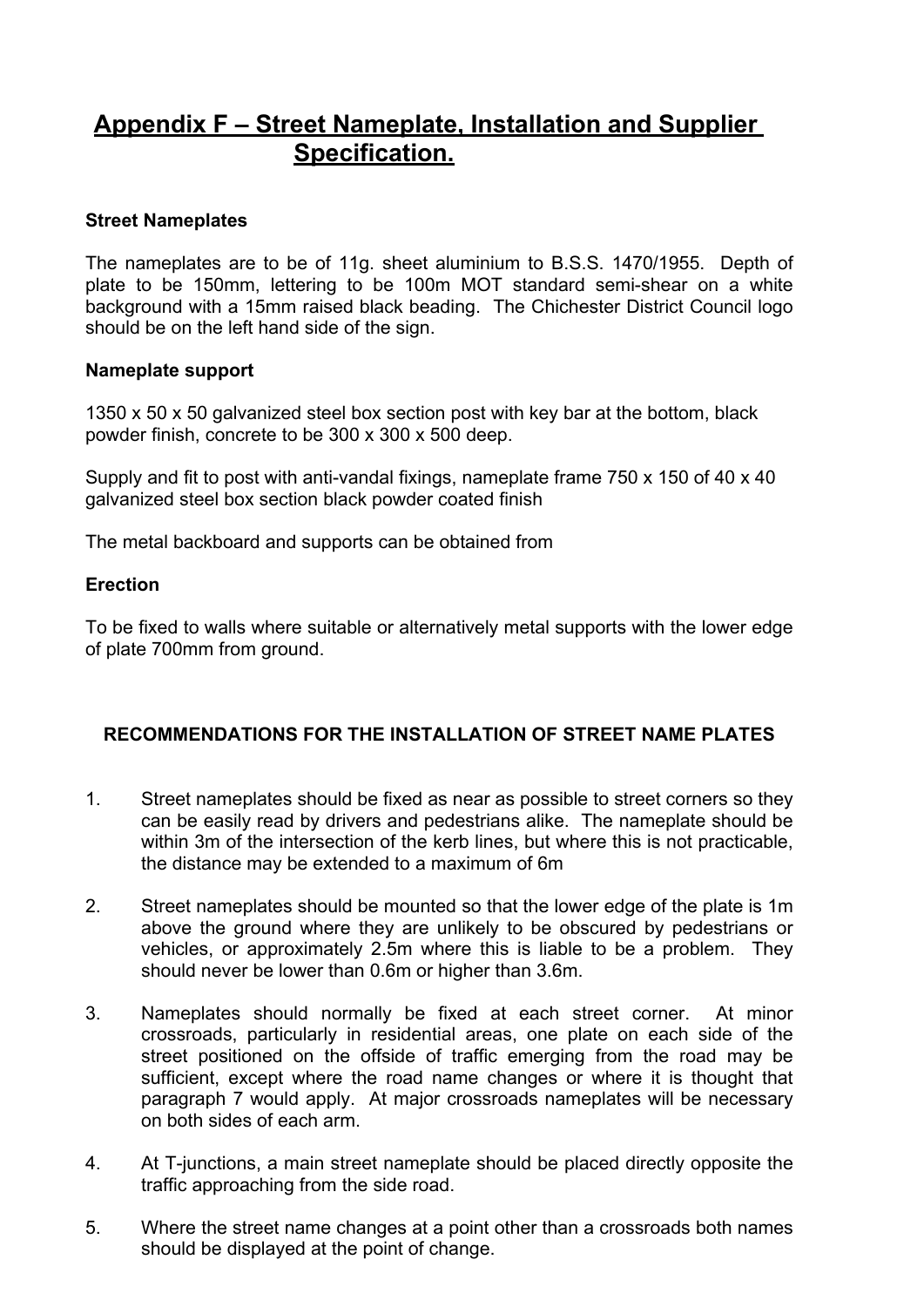- 6. On straight lengths of road without intersections, nameplates should be repeated at reasonable intervals with priority given to such places as bus and railway stations and opposite entrances to well frequented sites such as car parks.
- 7. Where it might reasonably be expected, for example at intervals on long straight lengths of road or at intersections or T-junctions, it may be useful to incorporate on the nameplate information including the street numbers on either side of the intersection.
- 8. Whenever practical, street nameplates should be mounted on walls, buildings or other boundary structures at the back edge of the footway. Post mounting should only be used where normal mounting does not make the plate conspicuous, or where a side road has a narrow entrance or where it will be frequently obscured by pedestrian movement and cannot be mounted at 2.5m
- 9. The nameplates should be so fixed that there is a clear space of at least 300mm in every direction between them and any notices, advertisements or other printed or written matter. Where possible, greater clearance should be provided. Nameplates should not be incorporated in any other direction signs and should be kept free from obstruction by trees and other growth.
- 10. Where possible, nameplates should be fixed so that they will be illuminated by light from street lamps, especially at important junctions, provided they remain visible to vehicles on the main carriageway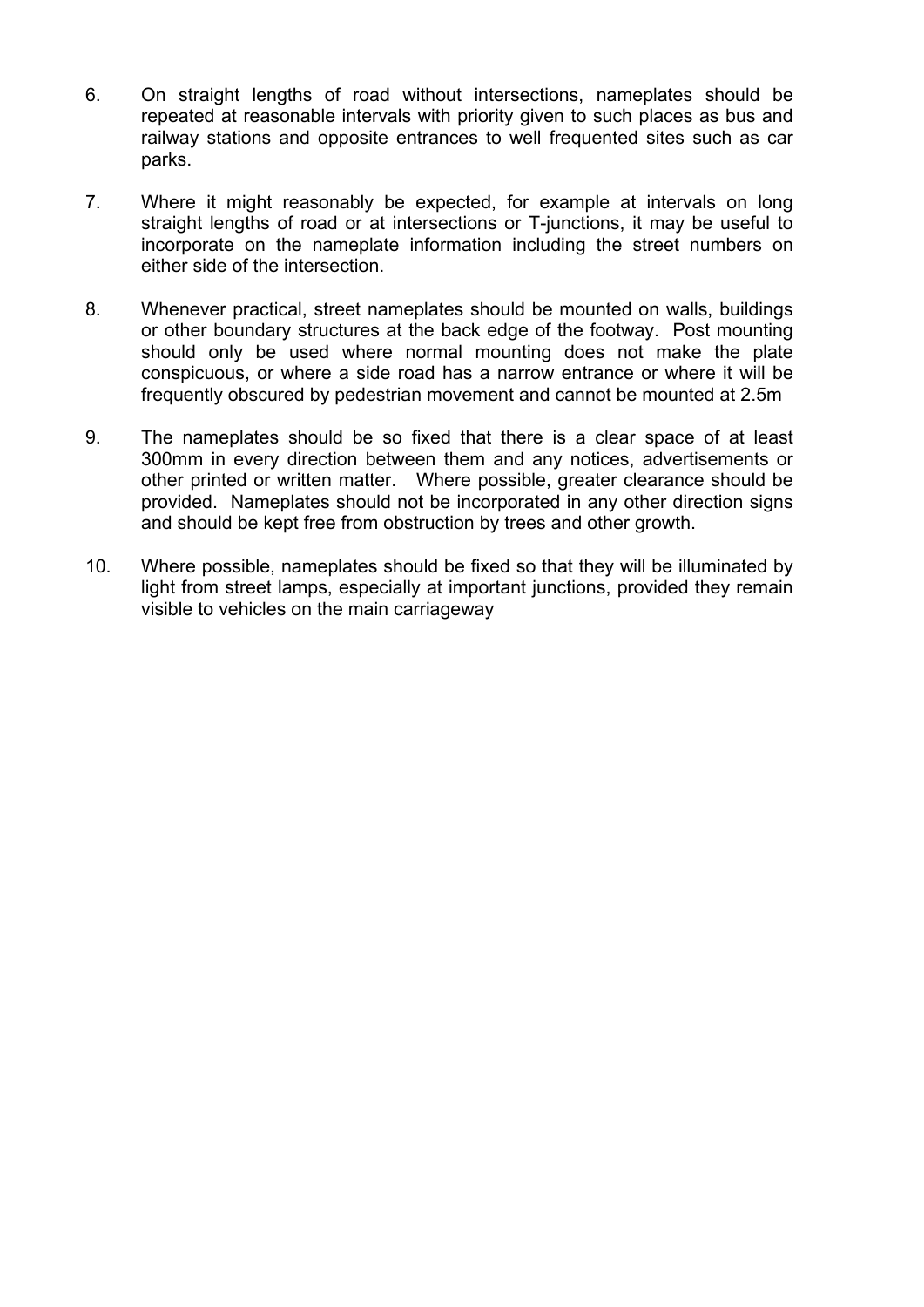| STREET NAME PLATE SUPPLIER SPECIFICATION |                                                                                                                                                           |                        |              |
|------------------------------------------|-----------------------------------------------------------------------------------------------------------------------------------------------------------|------------------------|--------------|
| <b>LOCAL AUTHORITY</b>                   | <b>CHICHESTER DISTRICT COUNCIL</b>                                                                                                                        |                        |              |
| <b>Plates:</b>                           | Composite. Complete with channels                                                                                                                         |                        |              |
| Plate depth:                             | 170mm, increased where required                                                                                                                           |                        |              |
| Lettering height:                        | 100mm MOT font - primary text<br>50mm MOT font - 'LEADING TO'<br>50mm MOT font - secondary text                                                           |                        |              |
| Lettering colour:                        | <b>Black</b>                                                                                                                                              |                        |              |
| <b>Border size:</b>                      | 12.5mm                                                                                                                                                    | <b>Border colour:</b>  | <b>Black</b> |
| <b>Background colour:</b>                | White                                                                                                                                                     | <b>Reverse colour:</b> | <b>Black</b> |
| Symbols:                                 | No through road' symbol to Diag. 816.1 to cover full depth on 1 & 2 lines. Anything<br>larger reverts to 1 line size.<br>Arrows may be added if required. |                        |              |
| Crest:                                   | Chichester logo                                                                                                                                           |                        |              |
| Finish:                                  | Non Reflective - Printed. G.R.F. to face                                                                                                                  |                        |              |
| Drilling:                                | Drilling every 150mm for supports or 6 holes for wall fix                                                                                                 |                        |              |
| <b>Strengthening:</b>                    | Medium painted black channel top & bottom to run full length of plate.<br>Secured to plate by aluminum pop rivets.<br>Rivet heads capped with PVC caps.   |                        |              |
| Clips:                                   | 4 No 76mm clips complete with M8 standard nuts, bolts and washers                                                                                         |                        |              |
| <b>Supports:</b>                         | 75mm diameter recycled plastic - 1350mm long x 2                                                                                                          |                        |              |
| <b>Support finish:</b>                   | Recycled plastic                                                                                                                                          | <b>Support colour:</b> | <b>Black</b> |